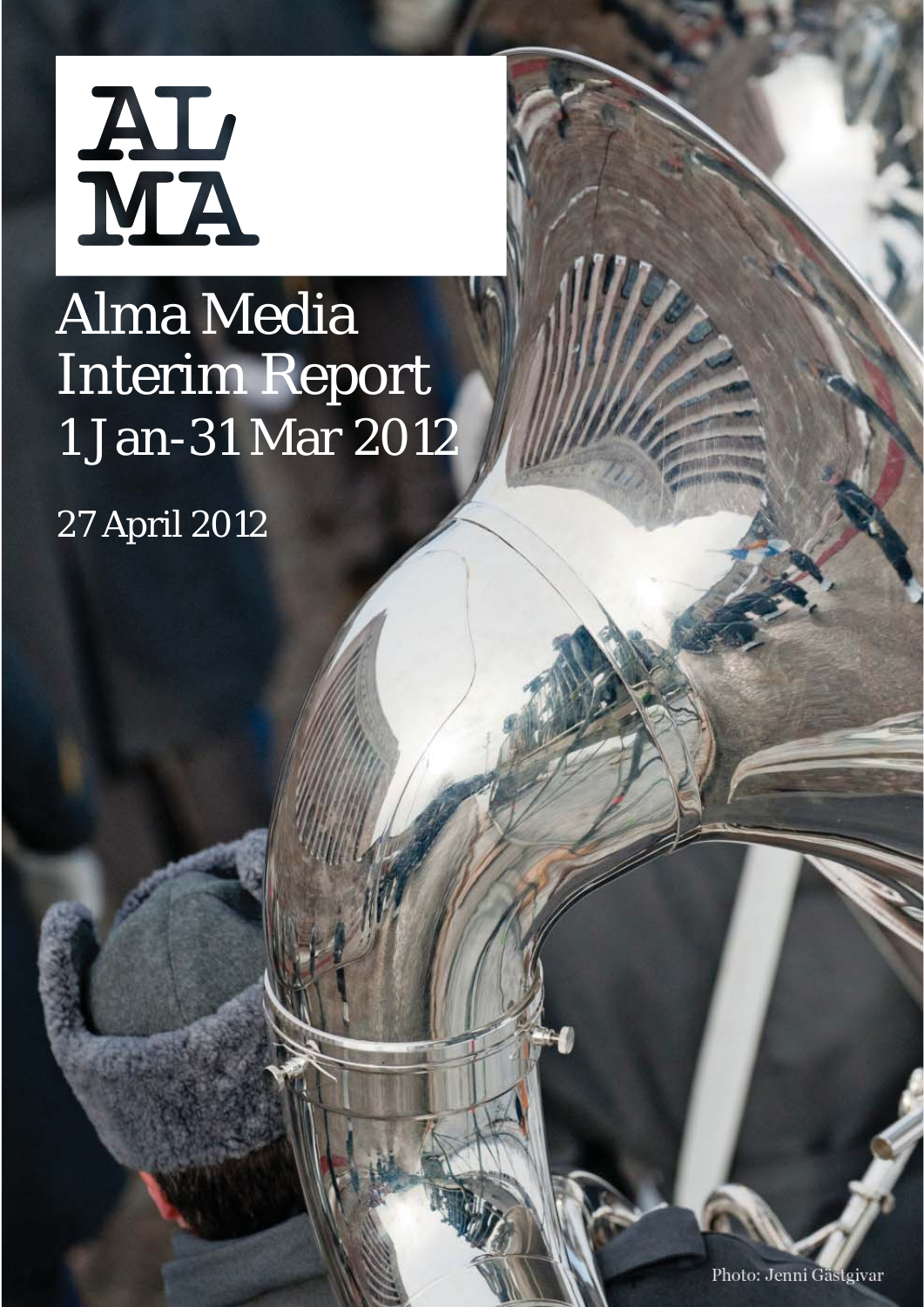Alma Media's Interim Report for January-March 2012:

# ACQUISITIONS INCREASED REVENUE, DIGITAL BUSINESS NOW ACCOUNTS FOR NEARLY A QUARTER OF REVENUE

#### **Financial performance January–March 2012:**

- Revenue was MEUR 81.1 (77.1), up 5.2%.

- Circulation revenue was MEUR 30.5 (30.7), down 0.5%, advertising revenue MEUR 41.1 (37.7), up 9.0% and content and service revenue MEUR 9.6 (8.8), up 9.3%.

- EBITDA (Earnings before interests, taxes, depreciation and amortization) excluding non-recurring items was MEUR 11.6 (11.6)

- EBITDA was MEUR 10.7 (11.3).

- Operating profit excluding non-recurring items was MEUR 8.5 (9.3), 10.4% (12.1%) of revenue, down 9.1%.

- Operating profit was MEUR 6.0 (9.0), 7.4% (11.7%) of revenue, down 33.3%.

- Revenue of acquired businesses was MEUR 5.3 and operating profit MEUR 1.4.

- Profit for the period was MEUR 2.7 (6.9), down 60.6%.

- Earnings per share were EUR 0.03 (0.09).

| Key figures                       | 2012 |      | 2011 Change | 2011    |
|-----------------------------------|------|------|-------------|---------|
| <b>MEUR</b>                       | Q1   | Q1   | %           | $Q1-Q4$ |
| Revenue                           | 81.1 | 77.1 | 5.2         | 316.2   |
| Circulation revenue               | 30.5 | 30.7 | $-0.5$      | 124.8   |
| Advertising revenue               | 41.1 | 37.7 | 9.0         | 155.3   |
| Contents and service revenue      | 9.6  | 8.8  | 9.3         | 36.1    |
| Total expenses excluding non-     |      |      |             |         |
| recurring items                   | 72.8 | 67.8 | 7.3         | 273.6   |
| EBITDA excluding non-recurring    |      |      |             |         |
| items                             | 11.6 | 11.6 | 0.1         | 51.9    |
| <b>EBITDA</b>                     | 10.7 | 11.3 | $-4.7$      | 51.2    |
| Operating profit excluding non-   |      |      |             |         |
| recurring items                   | 8.5  | 9.3  | $-9.1$      | 42.9    |
| % of revenue                      | 10.4 | 12.1 |             | 13.6    |
| Operating profit                  | 6.0  | 9.0  | $-33.3$     | 42.0    |
| % of revenue                      | 7.4  | 11.7 |             | 13.3    |
| Profit for the period             | 2.7  | 6.9  | $-60.6$     | 30.8    |
| Earnings per share, EUR (basic)   | 0.03 | 0.09 | $-63.0$     | 0.39    |
| Earnings per share, EUR (diluted) | 0.03 | 0.09 | $-62.9$     | 0.39    |
|                                   |      |      |             |         |

| <b>Acquired businesses</b> |     |     |     |
|----------------------------|-----|-----|-----|
| Revenue                    | 5.3 | 0.0 | 0.0 |
| <b>ERITDA</b>              | 2.1 | 0.0 | 0.0 |
| Operating profit           | 1.4 | 0.0 | 0.0 |
|                            |     |     |     |

#### **Outlook for 2012:**

Due to the uncertainty prevailing in the macroeconomic conditions of the Group's main markets, it is exceptionally complicated to estimate the development of circulation and advertising revenues. Digital services are expected to further increase their share of the media market. Alma Media expects that the change in value-added tax, effective since the beginning of 2012, may decrease the circulations of the Group's newspapers.

Alma Media repeats its estimate given in the financial statements release of February 15, 2012, according to which the company expects its full-year revenue for 2012 to increase from the 2011 level, primarily due to the acquisitions made. Operating profit excluding non-recurring items is expected to be lower than in 2011. Full-year revenue for 2011 was MEUR 316.2, operating profit excluding non-recurring items MEUR 42.9 and operating profit MEUR 42.0.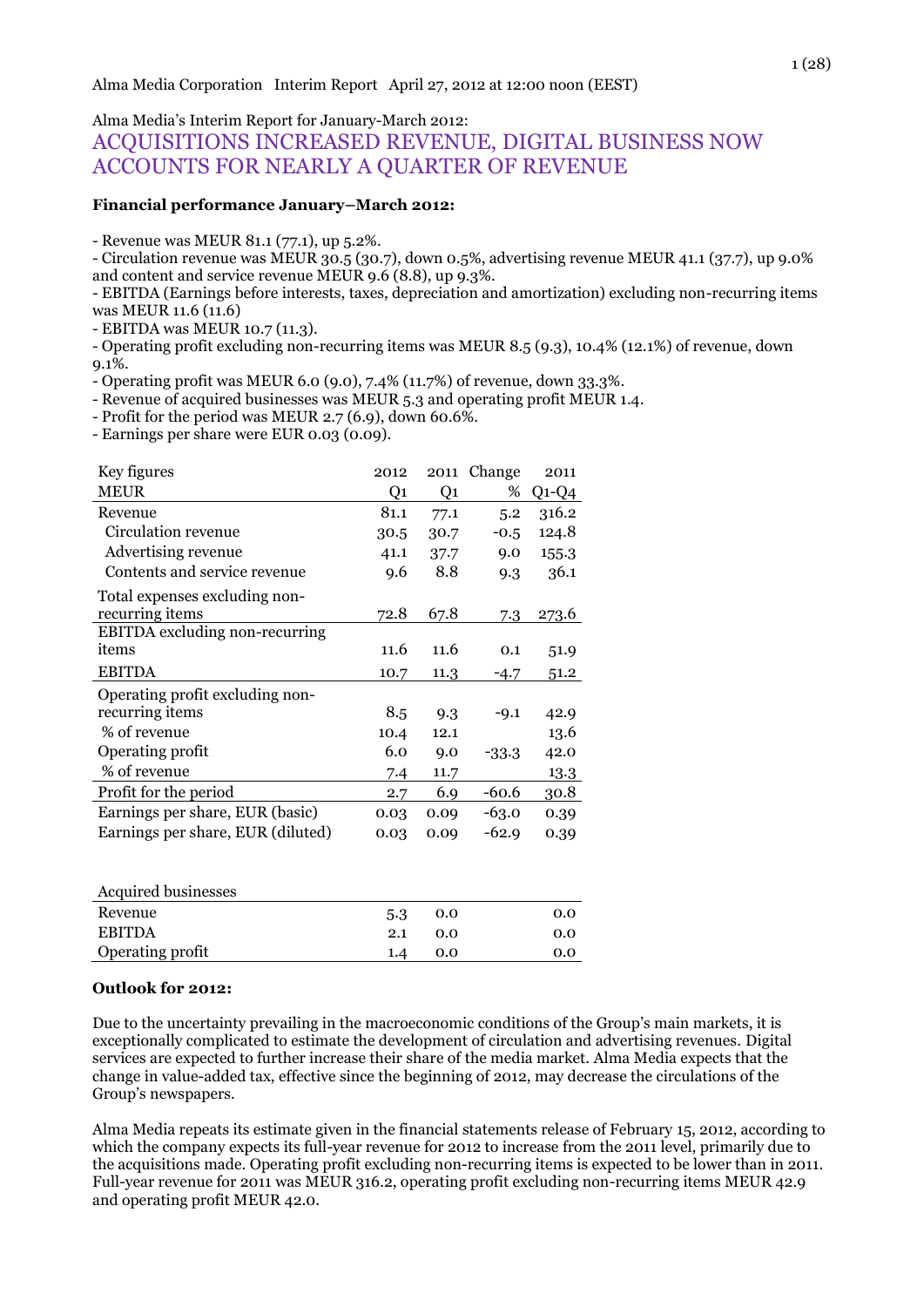#### **Kai Telanne**, President and CEO:

In January–March, Alma Media's revenue increased to MEUR 81.1, supported by the acquisitions made. The share of digital products and services in the revenue increased to 24.0% (18.3%). This development followed the Group's strategy and was supported by Alma Media's acquisitions in the Czech Republic and the Baltic countries at the turn of the year. The revenue and profitability of the acquired businesses, LMC and CV Online, developed favourably as expected, and their integration is proceeding according to plan. Recruitment services have become the largest business area in the Digital Consumer Services segment. According to TNS Metrix, the online services of Alma Media Group have nearly 4.7 million unique visitors (browsers) weekly, representing 73% of all Finns aged between 15 and 65 years.

Advertising revenue grew to MEUR 41.1. Online advertising sales grew by 47.9% to MEUR 15.9. Circulation revenue developed positively, considering the business conditions, and at MEUR 30.5 (30.7) was close to that of the comparison period.

Alma Regional Media unit, combining the regional and local newspaper businesses and reported under Alma Media's Newspapers segment, as well as Alma Diverso, a development and service unit reported under Digital Consumer Services, started operations in the beginning of 2012. Alma Diverso focuses on the development of managing traffic to Alma Media's online services, as well as new products and service concepts with regard to online advertising and e-commerce.

The structural change apparent in the media industry accelerated during the first quarter of the year. The total volume of advertising grew by only 1.4% in January–March, according to TNS Media Intelligence. Advertising in printed newspapers and city papers continued to decline and decreased by 1.3% in January– March. Advertising in online media increased by 13.7% from the comparison period. As expected, the circulations of printed newspapers continued to decline during the first quarter.

Alma Media has initiated wide-ranging change projects to develop its operations. The objectives include, for instance, improving the quality of Alma Media's products and services and strengthening the Group's ability to develop multi-channel media products to meet consumers' and advertisers' changing needs on a commercially sustainable basis. Through closer internal cooperation, enabled by reorganisation, we aim to utilise the wide range of special journalistic expertise within the Group across all business units. Due to these change projects, a total of four cooperation processes have been started in the Group. The processes concern the printing operations in Rovaniemi, Finland, the marketplace business, directory business and regional and local paper business. As a result of statutory personnel negotiations completed by the publishing date of this interim report, the staff of Alma Media will decrease by 32 work years. Negotiations still going on may entail a staff reduction of 146 full-time work years maximum.

Alma Media invests in the renewal of print media, aiming to further improve cost efficiency and ensure the quality of products. On April 26, 2012, Alma Media signed a delivery agreement for a printing press with manroland web systems GmbH. The agreement with this company, continuing the business of manroland AG, which filed for insolvency in November 2011, will secure the implementation of the printing facility investment according to the original plan.

#### **For further information, please contact:**

Kai Telanne, President and CEO, telephone +358 10 665 3500 Tuomas Itkonen, CFO, telephone +358 10 665 2244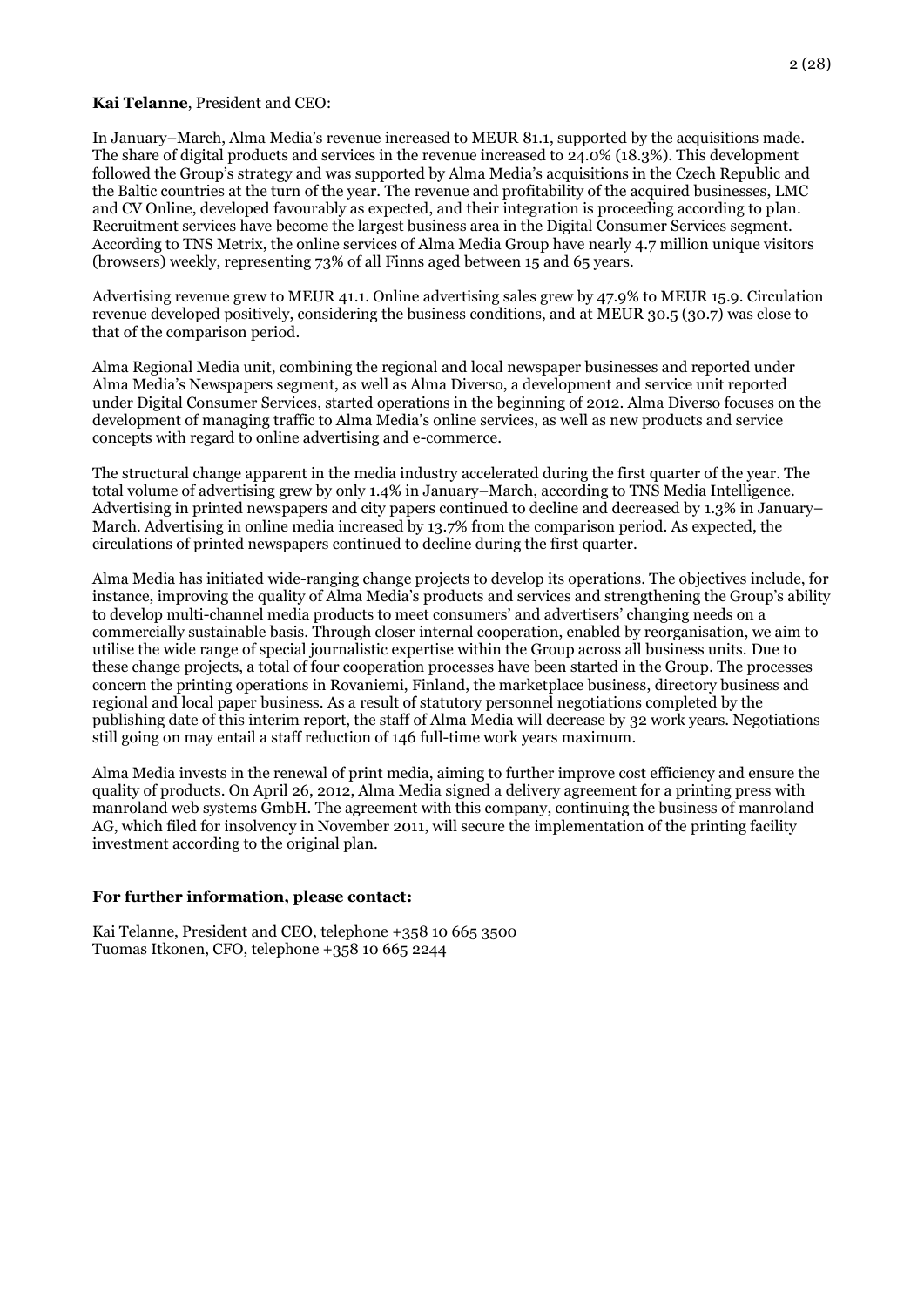# ALMA MEDIA GROUP INTERIM REPORT JANUARY 1–MARCH 31, 2012

The descriptive part of this review focuses on the result of January–March 2012. The figures are compared in accordance with the International Financial Reporting Standards (IFRS) with those of the corresponding period in 2011, unless otherwise stated. The figures in the tables are independently rounded.

| <b>KEY FIGURES</b>                                | 2012           | 2011           | Change    | 2011    |
|---------------------------------------------------|----------------|----------------|-----------|---------|
| <b>MEUR</b>                                       | Q <sub>1</sub> | Q <sub>1</sub> | %         | $Q1-Q4$ |
| Revenue                                           | 81.1           | 77.1           | 5.2       | 316.2   |
| Total expenses excluding non-recurring items      | 72.8           | 67.8           | 7.3       | 273.6   |
| EBITDA excluding non-recurring items              | 11.6           | 11.6           | 0.1       | 51.9    |
| <b>EBITDA</b>                                     | 10.7           | 11.3           | $-4.7$    | 51.2    |
|                                                   |                |                |           |         |
| Operating profit excluding non-recurring items    | 8.5            | 9.3            | $-9.1$    | 42.9    |
| % of revenue                                      | 10.4           | 12.1           |           | 13.6    |
| Operating profit                                  | 6.0            | 9.0            | $-33.3$   | 42.0    |
| % of revenue                                      | 7.4            | 11.7           |           | 13.3    |
| Profit before tax                                 | 3.8            | 9.3            | $-59.3$   | 42.0    |
| Profit for the period                             | 2.7            | 6.9            | $-60.6$   | 30.8    |
| Return on Equity/ROE (Annual)*                    | 13.8           | 33.5           | $-58.9$   | 29.1    |
| Return on Investment/ROI (Annual)*                | 10.1           | 31.1           | $-67.6$   | 26.1    |
| Net financial expenses                            | 1.7            | 0.1            | $-1633.9$ | 2.5     |
| Net financial expenses, % of revenue              | 2.1            | 0.1            |           | 0.8     |
| <b>Balance sheet total</b>                        | 234.6          | 170.0          | 38.0      | 198.0   |
| Capital expenditure                               | 69.5           | 1.4            | 4863.0    | 6.3     |
| Capital expenditure, % of revenue                 | 85.6           | 1.9            | 4369.8    | 2.0     |
| <b>Equity ratio</b>                               | 33.9           | 48.6           | $-30.3$   | 57.0    |
| Gearing, %                                        | 60.2           | $-11.4$        | $-630.6$  | $-33.4$ |
| Interest-bearing net debt                         | 42.2           | $-7.9$         | $-635.8$  | $-32.3$ |
| Interest-bearing liabilities                      | 70.7           | 18.9           | 273.3     | 25.5    |
| Non-interest-bearing liabilities                  | 93.8           | 81.7           | 14.9      | 75.7    |
| Average no. of personnel, calculated as full-time |                |                |           |         |
| employees, excl. delivery staff                   | 1,817          | 1,794          | 1.3       | 1,816   |
| Average no. of delivery staff                     | 985            | 917            | 7.4       | 961     |
| Share indicators                                  |                |                |           |         |
| Earnings per share, EUR (basic)                   | 0.03           | 0.09           | $-63.0$   | 0.39    |
| Earnings per share, EUR (diluted)                 | 0.03           | 0.09           | $-62.9$   | 0.39    |
|                                                   |                |                |           |         |
| Cash flow from operating activities/share, EUR    | 0.16           | 0.37           | $-56.7$   | 0.67    |
| Shareholders' equity per share, EUR               | 0.89           | 0.90           | $-1.5$    | 1.24    |
| Dividend per share                                |                |                |           | 0.40    |
| Effective dividend yield                          |                |                |           | 6.5     |
| $P/E$ Ratio                                       |                |                |           | 15.8    |
| Market capitalization                             | 403.1          | 611.6          | $-34.1$   | 463.5   |
| Average no. of shares (1,000 shares)              |                |                |           |         |
| - basic                                           | 75,487         | 75,076         |           | 75,339  |
| - diluted                                         | 75,720         | 75,507         |           | 75,772  |
| No. of shares at end of period (1,000 shares)     | 75,487         | 75,130         |           | 75,487  |

\*) see Main Accounting Principles of the Interim Report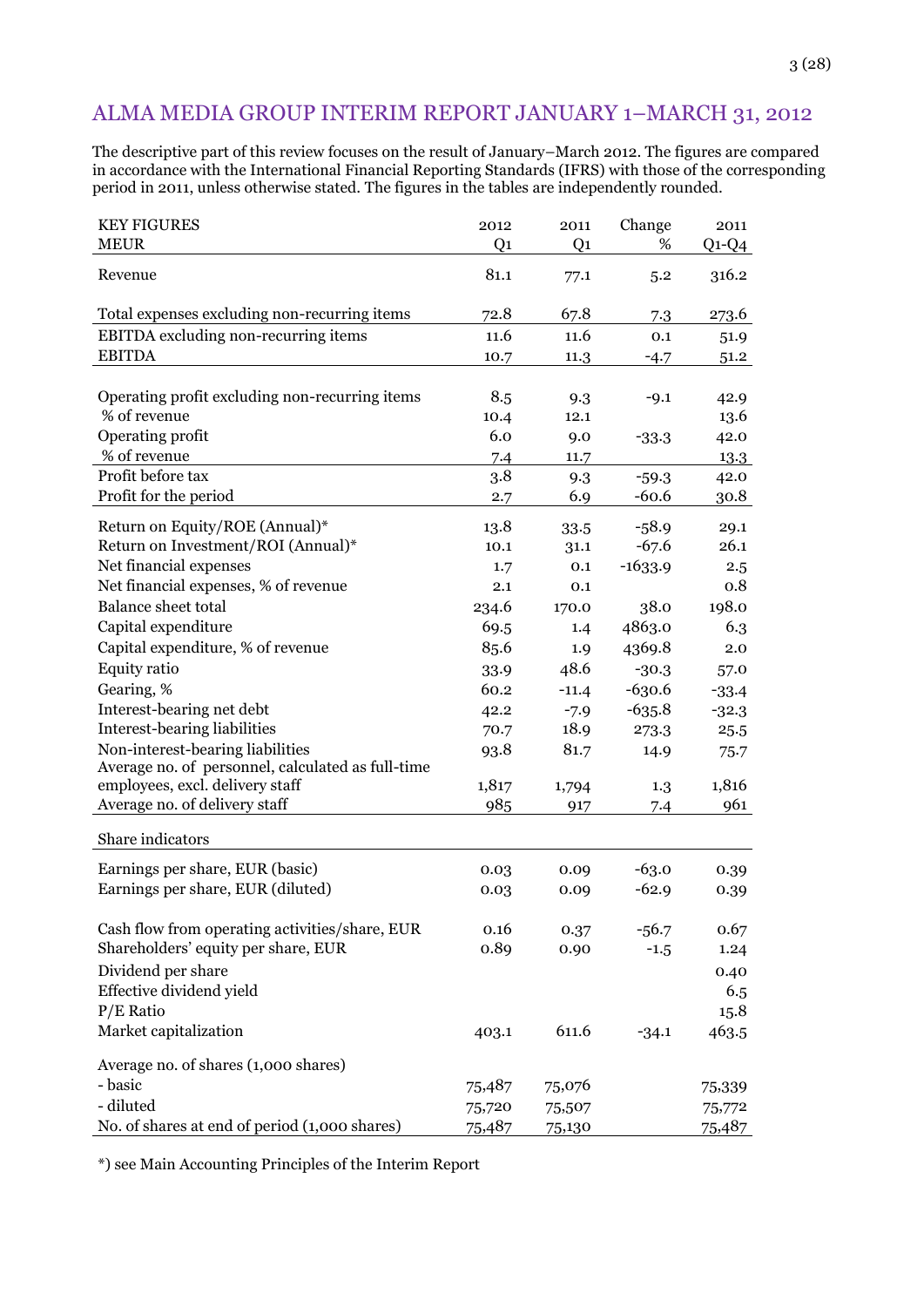#### **Market conditions**

The GDP of Finland is expected to grow by 0 – 2% in 2012. According to TNS Media Intelligence, total advertising volume grew by 1.4 (9.7)% in the first quarter of 2012. Advertising in newspapers decreased by 1.3 (grew by 4.6)%. Advertising in online media continued to grow, in the first quarter by 13.7 (32.5)% from the comparison period.

The total market of afternoon papers declined by 3.3 (6.7)%) in the first quarter of 2012.

# **Changes in Group structure**

On January 2, 2012, Alma Media Corporation acquired LMC s.r.o, a company that owns the two leading recruitment portals in the Czech Republic. The acquisition price was MEUR 39.5 paid in cash at the time of signing. According to the agreement, an additional sum of CZK 100 million (approx. MEUR 3.9) will be paid based on LMC's 2012 result. The company is reported under Alma Media's Digital Consumer Services since January 2, 2012.

Northern Media, part of Alma Media's Newspapers segment, acquired the publishing rights of the free issue paper Kotikymppi that appears in Kemijärvi, Finland, on January 1, 2012.

On February 2, 2012, Alma Media Corporation acquired CV Online, the leading internet recruitment service company in the Baltic countries. The company is reported as part of Alma Media's Digital Consumer Services segment since February 2, 2012.

A decision has been made to simplify the legal structure of Alma Media Group. All legal companies that are part of Alma Media Group will be affected. The change aims at gradually decreasing minimising the number of legal companies in the Group during 2012. The rearrangement will not have any effect on the profit and loss statement or the balance sheet of Alma Media Group.

More information on the acquired business operations of the Group is in the notes section of this Interim Report.

## **Group revenue and result in January–March 2012**

The Group's revenue grew by 5.2% (3.7%) and totalled MEUR 81.1 (77.1). Revenue from the business operations acquired in 2012 was MEUR 5.3 (0.0). Revenue from print media was MEUR 55.2 (57.3), representing 68.0% (74.3%) of the Group's revenue. Revenue from digital products and services was MEUR 19.5 (14.1), showing a growth of 38.5% mainly due to the acquisitions made. The share of digital products and services in the Group's revenue was 24.0% (18.3%). According to TNS Metrix, the online services of Alma Media Group in Finland have nearly 4.7 million unique visitors (browsers) weekly, representing 73% of all Finns aged between 15 and 65 years. Other revenue amounted to MEUR 6.3 (5.7), 7.8% (7.4%) of Group total revenue.

Revenue from the Group's advertising sales grew by 9.0% to MEUR 41.1 (37.7), representing 50.6% (48.9%) of the total revenue. The advertising sales for printed media declined 7.5% from the comparison period's level, being MEUR 24.7 (26.7). Online advertising sales grew by 47.9% to MEUR 15.9 (10.8).

Circulation revenue remained close to the level of the comparison period at MEUR 30.5 (30.7). Thanks to the price increases, the circulation revenue of the Newspapers segment was at the comparison period's level, even though the circulation volumes continued to fall. Circulation revenue for Kauppalehti decreased slightly from the comparison period level.

Content and service revenue was MEUR 9.6 (8.8).

Total expenses excluding non-recurring items grew by MEUR 4.9 or 7.3% and amounted to MEUR 72.8 (67.8). Total expenses grew by 10.1% to MEUR 75.2 (68.3). The main reason for the increase in total expenses was the rise in ICT expenses. The business operations acquired during the review period, LMC and CV Online, accounted for a MEUR 4.0 share of the total expenses.

EBITDA (Earnings before interests, taxes, depreciation and amortization) excluding non-recurring items was MEUR 11.6 (11.6). EBITDA was MEUR 10.7 (11.3).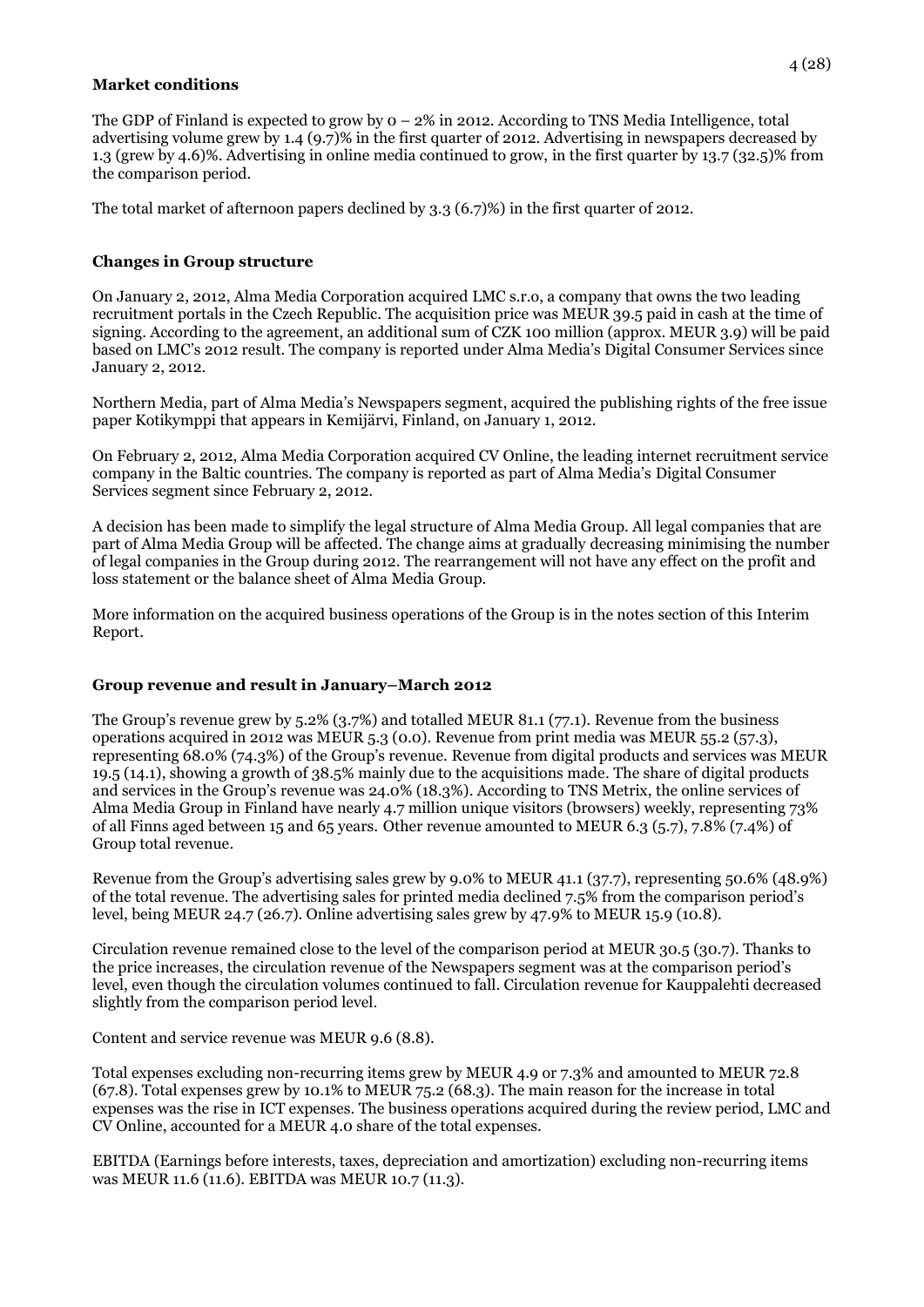Depreciations during the review period amounted to MEUR 4.8 (2.3). The period's depreciations include MEUR 1.6 in impairment losses. Depreciations in connection with acquired businesses total MEUR 0.7 (0.8).

The operating profit excluding non-recurring items decreased by 9.1% (increased by 12.0%) and amounted to MEUR 8.5 (9.3). The operating margin excluding non-recurring items was 10.4% (12.1%) of revenue. The operating profit was MEUR 6.0 (9.0) and the operating margin decreased to 7.4% (11.7%) of revenue. The operating profit of the acquired businesses was MEUR 1.4 (0.0).

The operating profit includes MEUR -2.5 (-0.2) in net non-recurring items. The non-recurring items in the review period pertained to operational rearrangements and the impairment losses from capitalised product development costs for the Marketplaces business. The details of the non-recurring items are explained under Non-recurring items on page 12.

Profit before taxes for January–March 2012 was MEUR 3.8 (9.3), and profit before taxes excluding nonrecurring items MEUR 6.3 (9.5). The item having the most significant impact on the result of the review period was the change in the fair value of a contingent consideration and the debt from corporate transactions in relation with the Marketplaces segment, in the amount of MEUR -1.1.

#### **Business segments**

This Interim Report reports Alma Media's business segments according to the new organisational structure. The segment structure was changed from the beginning of 2012. The reportable segments of Alma Media are Newspapers, Kauppalehti Group, Digital Consumer Services and Other Operations.

The Group has six operating segments, in accordance with the table below. The operating segments that offer similar products and services are combined to reportable segments due to their uniform profitability and other characteristics.

| REPORTABLE SEGMENT:              | <b>OPERATING SEGMENT:</b> |
|----------------------------------|---------------------------|
| <b>Newspapers</b>                | Alma Regional Media       |
|                                  | Iltalehti                 |
| Kauppalehti Group                | Kauppalehti Group         |
| <b>Digital Consumer Services</b> | Marketplaces              |
|                                  | Alma Diverso              |
| <b>Other Operations</b>          | Other operations          |

The new Digital Consumer Services segment consists of the former Marketplaces segment as well as the Alma Diverso operating segment. Alma Diverso comprises the digital consumer services previously reported in the Newspapers segment, namely Telkku.com, Kotikokki.net, Neffit.fi, Nytmatkaan.fi, Suomenyritykset.fi as well as development of the technical platform of the online services of the regional and local newspapers, previously reported in Other Operations.

With the change in the structure and composition of the reportable segments, Alma Media has, in accordance with the IFRS 8 Operating Segments standard, adjusted the corresponding items in segment information for the comparison period 2011. The tables presented in the Notes section of this Interim Report summarise the impact of the changes and present revenue and operating profit by segment in accordance with the new segment composition.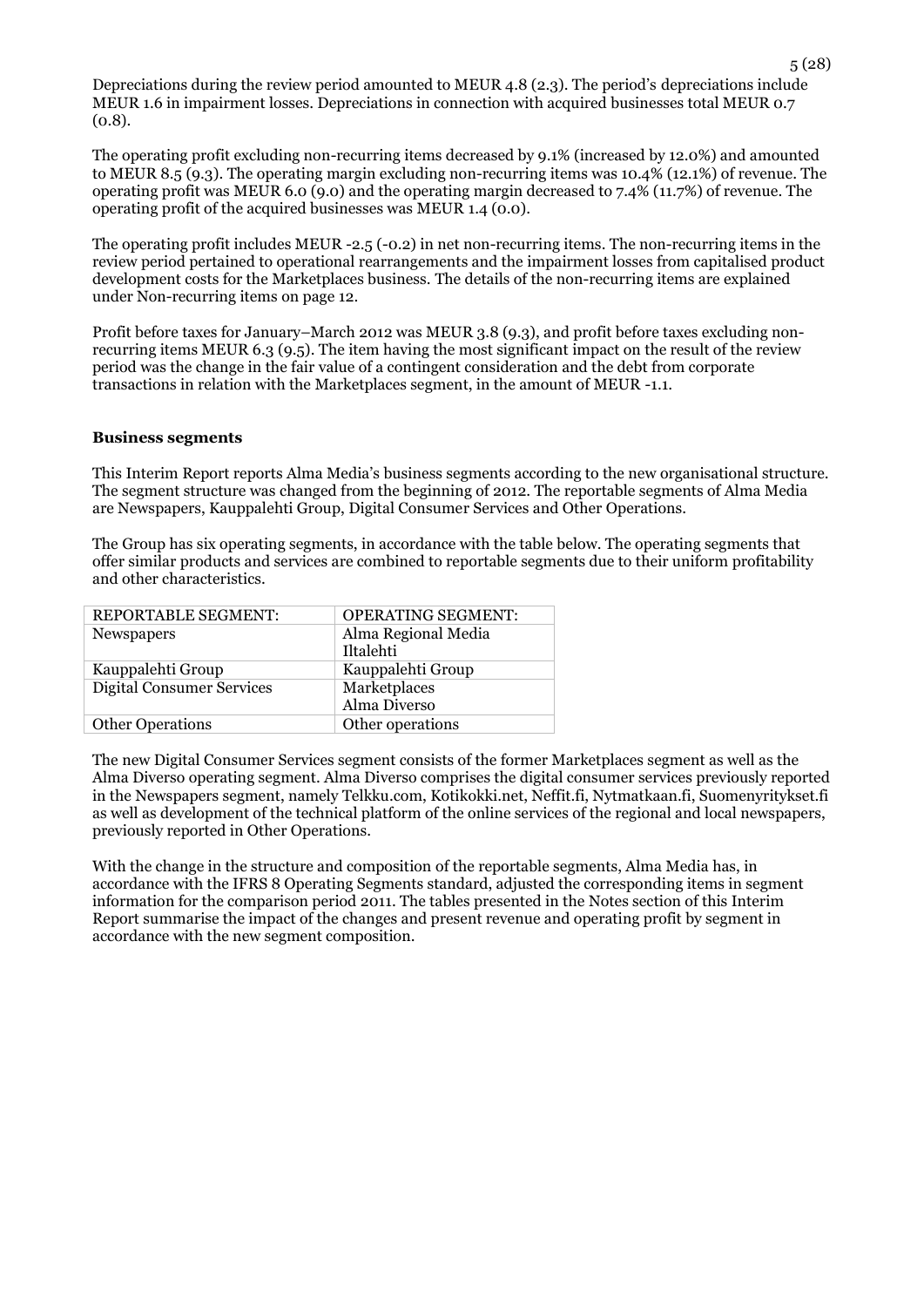#### REVENUE AND OPERATING PROFIT/LOSS BY SEGMENT

| REVENUE BY SEGMENT,             | 2012    | 2011           | Change | 2011    |
|---------------------------------|---------|----------------|--------|---------|
| <b>MEUR</b>                     | Q1      | Q <sub>1</sub> | %      | $Q1-Q4$ |
| Newspapers                      |         |                |        |         |
| External                        | 50.9    | 52.0           |        | 214.1   |
| Inter-segments                  | 1.1     | 1.0            |        | 4.3     |
| Newspapers total                | 51.9    | 53.0           | $-2.1$ | 218.3   |
| Kauppalehti Group               |         |                |        |         |
| External                        | 14.1    | 13.7           |        | 55.9    |
| Inter-segments                  | 0.2     | 0.2            |        | 0.8     |
| Kauppalehti Group total         | 14.3    | 13.9           | 3.0    | 56.7    |
| Digital consumer services       |         |                |        |         |
| External                        | 14.6    | 10.0           |        | 40.7    |
| Inter-segments                  | 0.3     | 0.4            |        | 1.4     |
| Digital consumer services total | 14.9    | 10.4           | 43.5   | 42.1    |
| Other operations                |         |                |        |         |
| External                        | 1.6     | 1.4            |        | 5.6     |
| Inter-segments                  | 19.4    | 17.7           |        | 73.9    |
| Other operations total          | 21.0    | 19.1           | 10.1   | 79.5    |
| Elimination                     | $-21.1$ | $-19.3$        |        | $-80.4$ |
| Total                           | 81.1    | 77.1           | 5.2    | 316.2   |
|                                 |         |                |        |         |
| OPERATING PROFIT/LOSS BY        |         |                |        |         |
| SEGMENT,                        | 2012    | 2011           | Change | 2011    |

| ULUMLINI,                 | 47 I 4 | 4911   | <b>Undust</b> | 2011   |
|---------------------------|--------|--------|---------------|--------|
| $MEUR^*$                  | Ο1     | O1     | %             | Q1-Q4  |
| <b>Newspapers</b>         | 5.3    | 6.0    | $-11.5$       | 29.7   |
| Kauppalehti Group         | 1.3    | 1.2    | 6.3           | 7.4    |
| Digital consumer services | 0.8    | 1.8    | $-57.3$       | 6.4    |
| Other operations          | $-1.3$ | $-0.1$ | $-1956.1$     | $-1.6$ |
| Total                     | 6.0    | 9.0    | $-33.3$       | 42.0   |
|                           |        |        |               |        |

\*) including non-recurring items

#### **Newspapers**

The Newspapers segment reports the Alma Regional Media and Iltalehti business units, that is, the publishing activities of a total of 35 newspapers. The best-known media in this segment are Aamulehti and Iltalehti.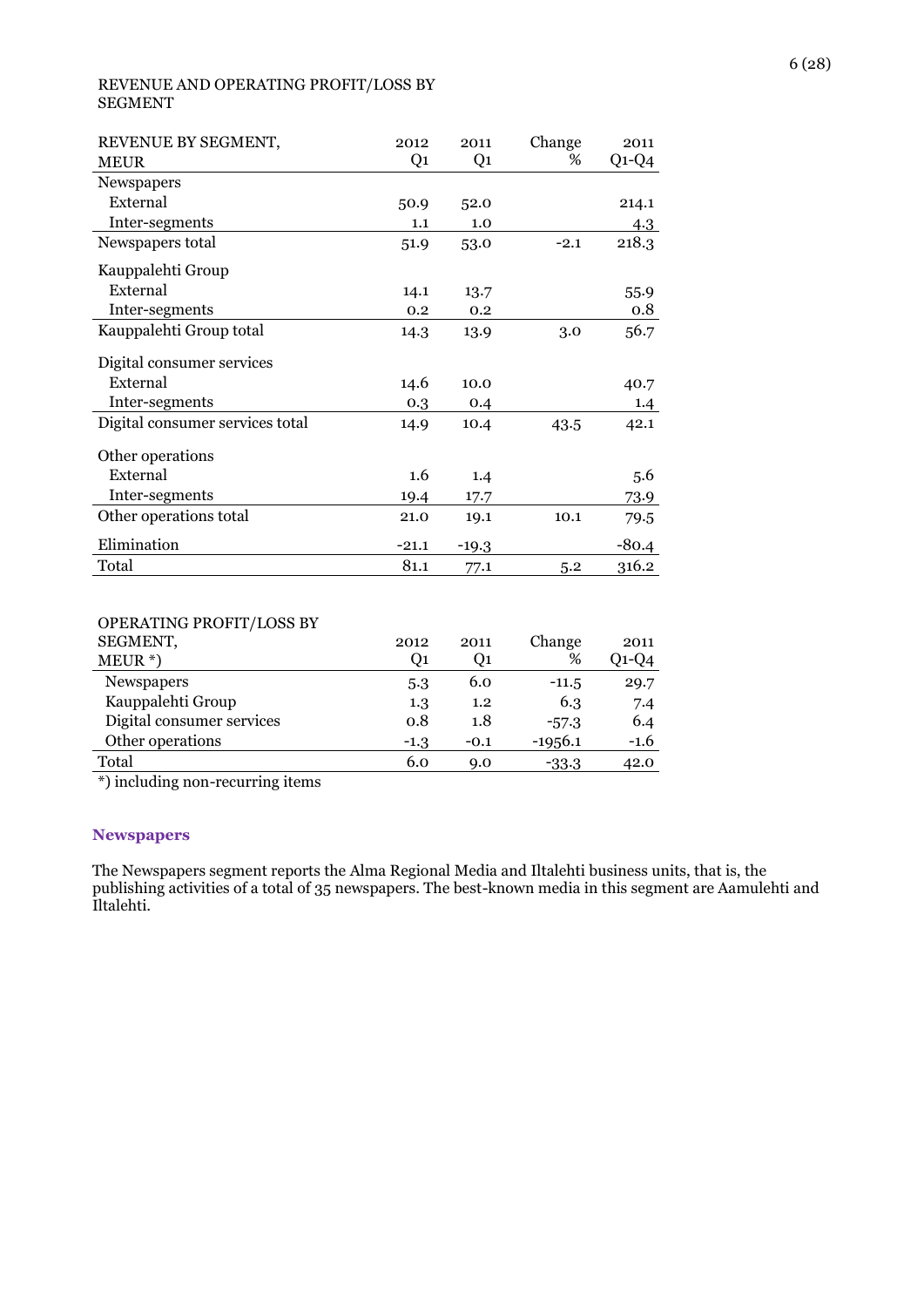| Newspapers                                    | 2012           | 2011           | Change  | 2011      |
|-----------------------------------------------|----------------|----------------|---------|-----------|
| Key figures, MEUR                             | Q <sub>1</sub> | Q <sub>1</sub> | %       | $Q1-Q4$   |
| Revenue                                       | 51.9           | 53.0           | $-2.1$  | 218.3     |
| Circulation revenue                           | 26.8           | 26.9           | $-0.5$  | 109.9     |
| Advertising revenue                           | 24.2           | 25.2           | $-3.8$  | 104.4     |
| Content and service revenue                   | 0.9            | 0.9            | $-0.1$  | 4.0       |
| Total expenses excluding non-recurring items  | 46.1           | 46.5           | $-0.9$  | 187.7     |
| EBITDA excluding non-recurring items          | 6.2            | 6.9            | $-9.5$  | 32.2      |
| <b>EBITDA</b>                                 | 5.7            | 6.4            | $-11.0$ | 31.4      |
| Operating profit excluding non-recurring      |                |                |         |           |
| items                                         | 5.9            | 6.5            | $-9.9$  | 30.7      |
| Operating profit excluding non-recurring      |                |                |         |           |
| items, %                                      | 11.3           | 12.3           |         | 14.1      |
| Operating profit                              | 5.3            | 6.0            | $-11.5$ | 29.7      |
| Operating profit, %                           | 10.3           | 11.4           |         | 13.6      |
| Average no. of personnel, calculated as full- |                |                |         |           |
| time employees excl. delivery staff           | 853            | 932            | -8      | 940       |
| Average no. of delivery staff *               | 97             | 103            | $-5$    | 117       |
|                                               |                |                |         |           |
|                                               |                |                |         |           |
|                                               | 2012           | 2011           |         | 2011      |
| Operational key figures                       | Q <sub>1</sub> | Q <sub>1</sub> |         | $Q1-Q4$   |
| Audited circulation                           |                |                |         |           |
| Iltalehti                                     |                |                |         | 102,124   |
| Aamulehti                                     |                |                |         | 130,081   |
|                                               |                |                |         |           |
| Online services, unique browsers, weekly      |                |                |         |           |
| Iltalehti.fi                                  | 3,631,483      | 2,781,813      |         | 2,978,518 |
| Aamulehti.fi                                  | 352,168        | 316,245        |         | 333,987   |

#### **January–March 2012**

The Newspapers segment's revenue decreased to MEUR 51.9 (53.0). Advertising sales in the segment totalled MEUR 24.2 (25.2), down 3.8% (up 4.0%) on the previous year. Advertising sales in print media decreased by 5.1% (increased by 1.9%). Advertising sales in online media grew by 7.9% amounting to MEUR 2.7 (2.5). The segment's circulation sales remained close to the comparison period's level supported by the price increases of regional and local papers.

The segment's total expenses excluding non-recurring items of the segment were MEUR 46.1 (46.5). Total expenses were MEUR 46.6 (47.0). The non-recurring items, in the amount of MEUR 0.5, were related to operational rearrangements.

The segment's operating profit excluding non-recurring items was MEUR 5.9 (6.5) and operating profit MEUR 5.3 (6.0). Operating profit excluding non-recurring items declined due to the decrease in advertising sales of the print media.

Alma Media combined its 34 regional and local papers into the new business unit Alma Regional Media from the beginning of 2012.

The statutory personnel negotiations at Northern Media, part of the Newspapers segment, were completed in January 2012. As a result, Northern Media reduces its staff by nine full-time work years.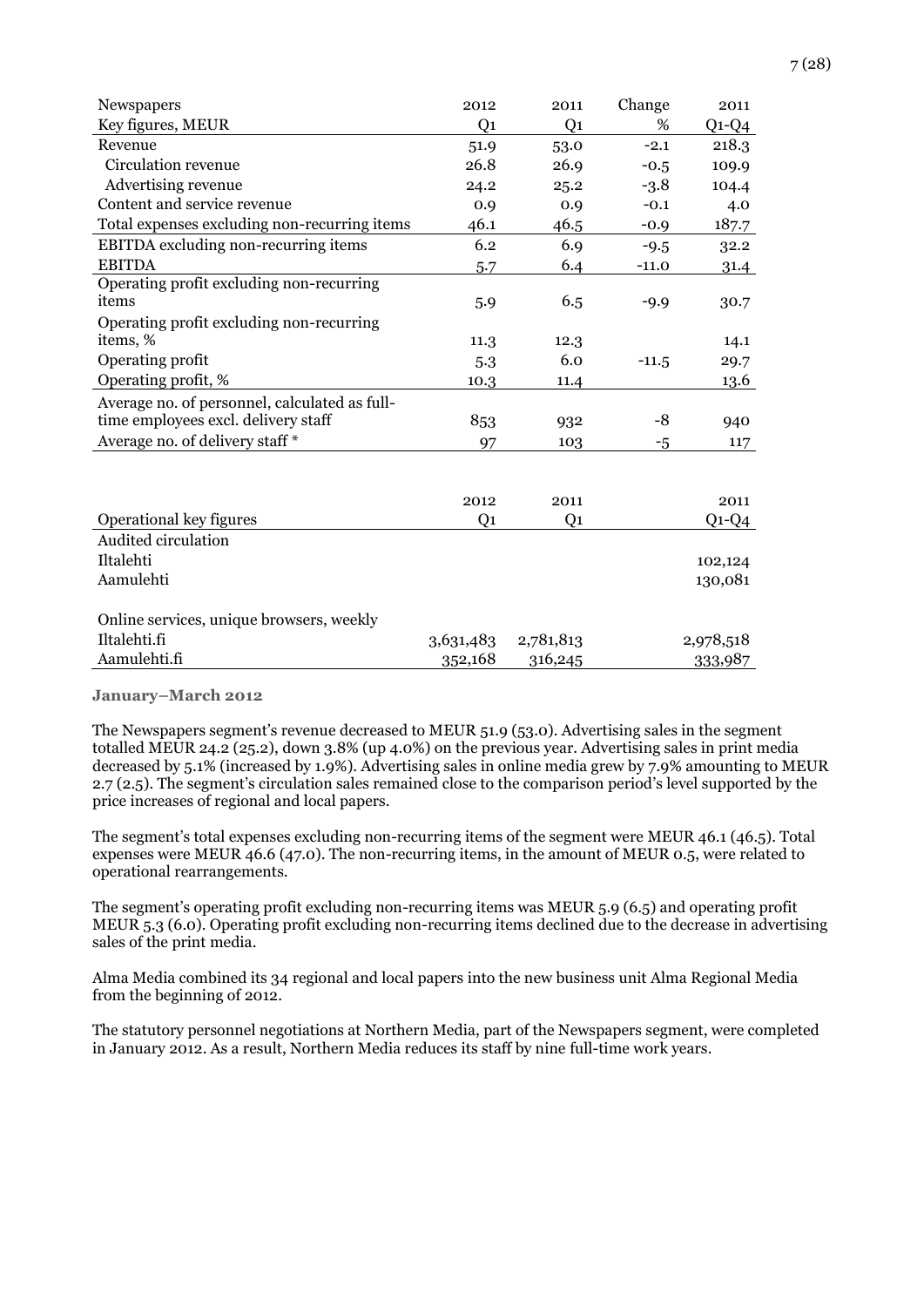#### **Kauppalehti Group**

The Kauppalehti Group specialises in the production of business and financial information as well as in the provision of marketing solutions. Its best known title is Finland's leading business paper, Kauppalehti. The Group also includes the custom media house Alma 360 Custom Media, and the news agency and media monitoring unit BNS Group that operates in all of the Baltic countries.

| Kauppalehti Group                             | 2012           | 2011    | Change | 2011    |
|-----------------------------------------------|----------------|---------|--------|---------|
| Key figures, MEUR                             | Q1             | Q1      | %      | $Q1-Q4$ |
| Revenue                                       | 14.3           | 13.9    | 3.0    | 56.7    |
| Circulation revenue                           | 3.7            | 3.8     | $-1.2$ | 15.0    |
| Advertising revenue                           | 4.0            | 4.1     | $-3.3$ | 17.1    |
| Content and service revenue                   | 6.7            | 6.1     | 9.8    | 24.6    |
| Total expenses excluding non-recurring items  | 13.1           | 12.7    | 2.7    | 49.3    |
| <b>EBITDA</b> excluding non-recurring items   | 1.5            | 1.4     | 3.4    | 8.2     |
| <b>EBITDA</b>                                 | 1.5            | 1.4     | 3.4    | 8.2     |
| Operating profit excluding non-recurring      |                |         |        |         |
| items                                         | 1.3            | 1.2     | 6.3    | 7.4     |
| Operating margin excluding non-recurring      |                |         |        |         |
| items, %                                      | 8.9            | 8.6     | 3.2    | 13.0    |
| Operating profit                              | 1.3            | 1.2     | 6.3    | 7.4     |
| Operating profit, %                           | 8.9            | 8.6     | 3.2    | 13.0    |
| Average no. of personnel, calculated as full- |                |         |        |         |
| time employees                                | 402            | 435     | $-7.7$ | 429     |
|                                               |                |         |        |         |
|                                               | 2012           | 2011    |        | 2011    |
| Operational key figures                       | Q <sub>1</sub> | Q1      |        | $Q1-Q4$ |
| Audited circulation                           |                |         |        |         |
| Kauppalehti                                   |                |         |        | 68,252  |
|                                               |                |         |        |         |
| Online services, unique browsers, weekly      |                |         |        |         |
| Kauppalehti.fi                                | 732,206        | 811,857 |        | 729,742 |

**January–March 2012**

Kauppalehti Group's revenue was MEUR 14.3 (13.9) in the first quarter of the year. The revenue for the review period increased by 3.0% (decreased by 1.0%). Online business accounted for 25.8% (24.8%) of the segment's revenue.

The segment's advertising sales decreased by 3.3% (decreased by 1.8%) to MEUR 4.0 (4.1). Online advertising sales increased by 6.4% (up 1.5%) from the comparison period.

The segment's circulation revenue remained at the previous year's level at MEUR 3.7 (3.8). Kauppalehti's audited circulation in 2011 was 68,252 (70,118). The content and service revenue of the segment rose to MEUR 6.7 (6.1).

The total expenses of the segment were MEUR 13.1 (12.7). No non-recurring items were recognised during the review period.

The operating profit excluding non-recurring items of the Kauppalehti Group was MEUR 1.3 (1.2) and the operating profit MEUR 1.3 (1.2). The operating margin excluding non-recurring items was 8.9% (8.6%), and the operating margin 8.9% (8.6%). Operating profit excluding non-recurring items grew due to the strong development of the content and service revenue.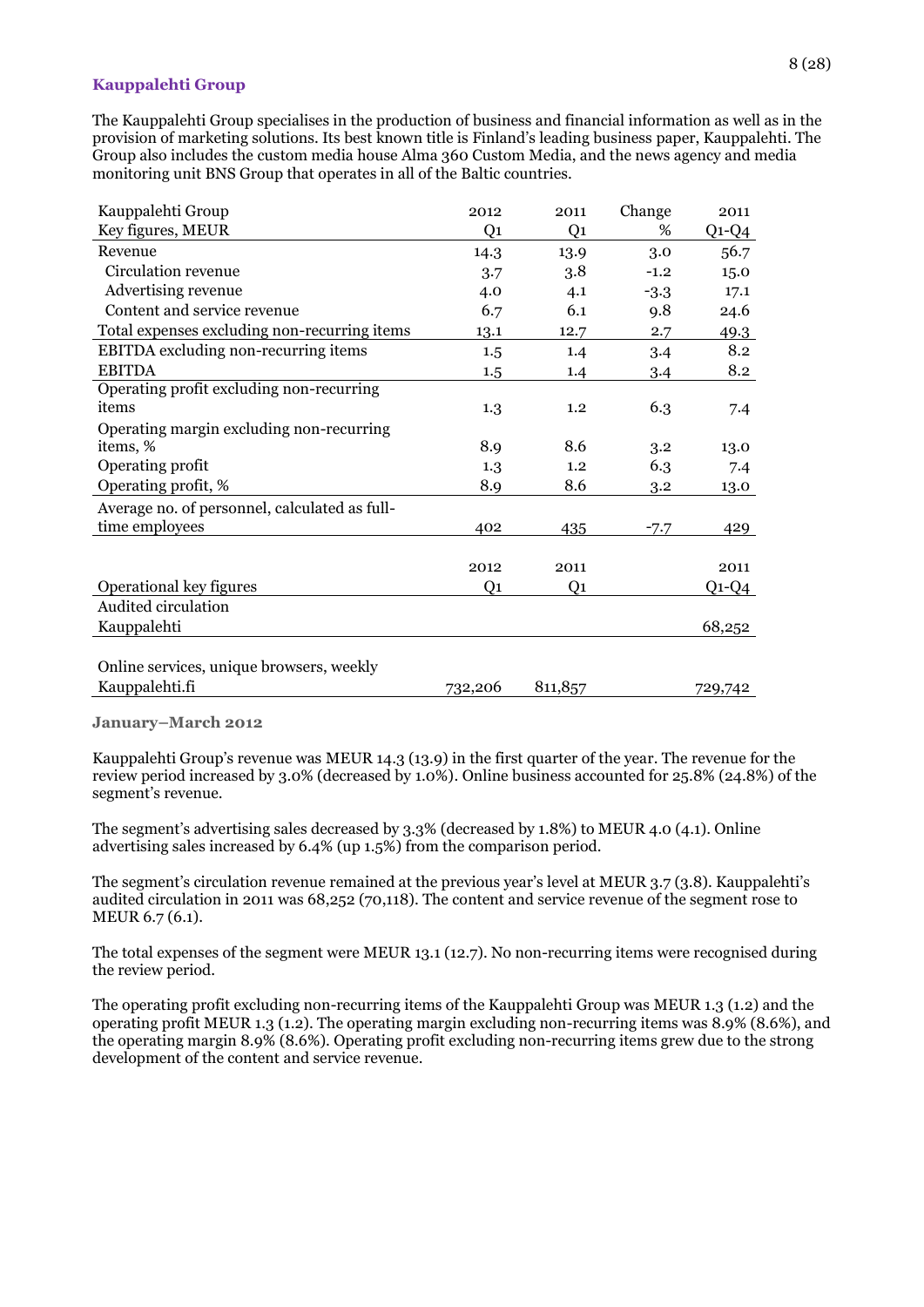#### **Digital Consumer Services**

The new Digital Consumer Services segment comprises the former Marketplaces segment, and additionally the digital consumer service operations previously reported in the Newspapers and Other Operations segments.

The services in Finland are Etuovi.com, Vuokraovi.com, Monster.fi, Autotalli.com, Mascus.fi, MyyJaOsta.com, Telkku.com, Vuodatus.net, Kotikokki.net, Neffit.fi, Nytmatkaan.fi and Suomenyritykset.fi. The services operating outside Finland are Jobs.cz, Prace.cz, topjobs.sk, cv.ee, Mascus, Bovision.se, Objektvision.se and City24. In addition, the segment includes print media supporting the digital services, as well as the development of the technology platform for the online services of the regional and local papers.

| Digital consumer services                     | 2012           | 2011           | Change  | 2011    |
|-----------------------------------------------|----------------|----------------|---------|---------|
| Key figures, MEUR                             | Q <sub>1</sub> | Q <sub>1</sub> | $\%$    | $Q1-Q4$ |
| Revenue                                       | 14.9           | 10.4           | 43.5    | 42.1    |
| <b>Operations in Finland</b>                  | 8.1            | 9.0            | $-10.7$ | 36.5    |
| Operations outside Finland                    | 6.9            | 1.4            | 402.5   | 5.6     |
| Total expenses excluding non-recurring items  | 12.6           | 8.7            | 44.0    | 35.9    |
| EBITDA excluding non-recurring items          | 3.5            | 2.1            | 66.7    | 8.0     |
| <b>EBITDA</b>                                 | 3.5            | 2.3            | 54.9    | 8.1     |
| Operating profit excluding non-recurring      |                |                |         |         |
| items                                         | 2.4            | 1.7            | 42.5    | 6.3     |
| Operating margin excluding non-recurring      |                |                |         |         |
| items, %                                      | 16.0           | 16.1           | $-0.7$  | 14.9    |
| Operating profit                              | 0.8            | 1.8            | $-57.3$ | 6.4     |
| Operating margin, %                           | 5.3            | 17.7           | $-70.2$ | 15.3    |
|                                               |                |                |         |         |
| Average no. of personnel, calculated as full- |                |                |         |         |
| time employees                                | 291            | 206            | 41      | 205     |
|                                               |                |                |         |         |
|                                               |                |                |         |         |
| Acquired businesses                           |                |                |         |         |
| Revenue                                       | 5.3            | 0.0            |         | 0.0     |
| <b>EBITDA</b>                                 | 2.1            | 0.0            |         | 0.0     |
| Operating profit                              | 1.4            | 0.0            |         | 0.0     |
|                                               |                |                |         |         |
|                                               | 2012           | 2011           |         | 2011    |
| Operational key figures                       | Q <sub>1</sub> | Q <sub>1</sub> |         | $Q1-Q4$ |
| Online services, unique browsers, weekly      |                |                |         |         |
| Etuovi.com                                    | 427,653        | 468,514        |         | 453,453 |
| Autotalli.com                                 | 114,849        | 108,515        |         | 99,142  |
| Monster.fi                                    | 112,421        | 107,947        |         | 91,205  |
| MyyjaOsta.com                                 | 34,910         | 45,376         |         | 42,239  |
| Telkku.com                                    | 770,506        | 675,612        |         | 661,908 |
| Vuodatus.net                                  | 240,506        | 289,757        |         | 256,582 |
| Kotikokki.net                                 | 186,857        | 224,098        |         | 196,509 |
| Suomenyritykset.fi                            | 42,497         | 80,306         |         | 76,618  |
| Mascus.com (Finland)                          | 376,650        | 303,372        |         | 279,089 |
| City24                                        | 167,650        | 153,503        |         | 190,842 |
| Bovision                                      | 65,655         | 83,574         |         | 66,019  |

#### **January–March 2012**

In the first quarter of 2012, the revenue of the Digital Consumer Services segment was MEUR 14.9 (10.4), up 43.5% (20.0%). Revenue from the business operations acquired in 2012 was MEUR 5.3. The advertising sales of the segment amounted to MEUR 13.5 (9.0). During the review period, recruitment advertising grew supported by the acquisitions while home sales advertising revenue declined.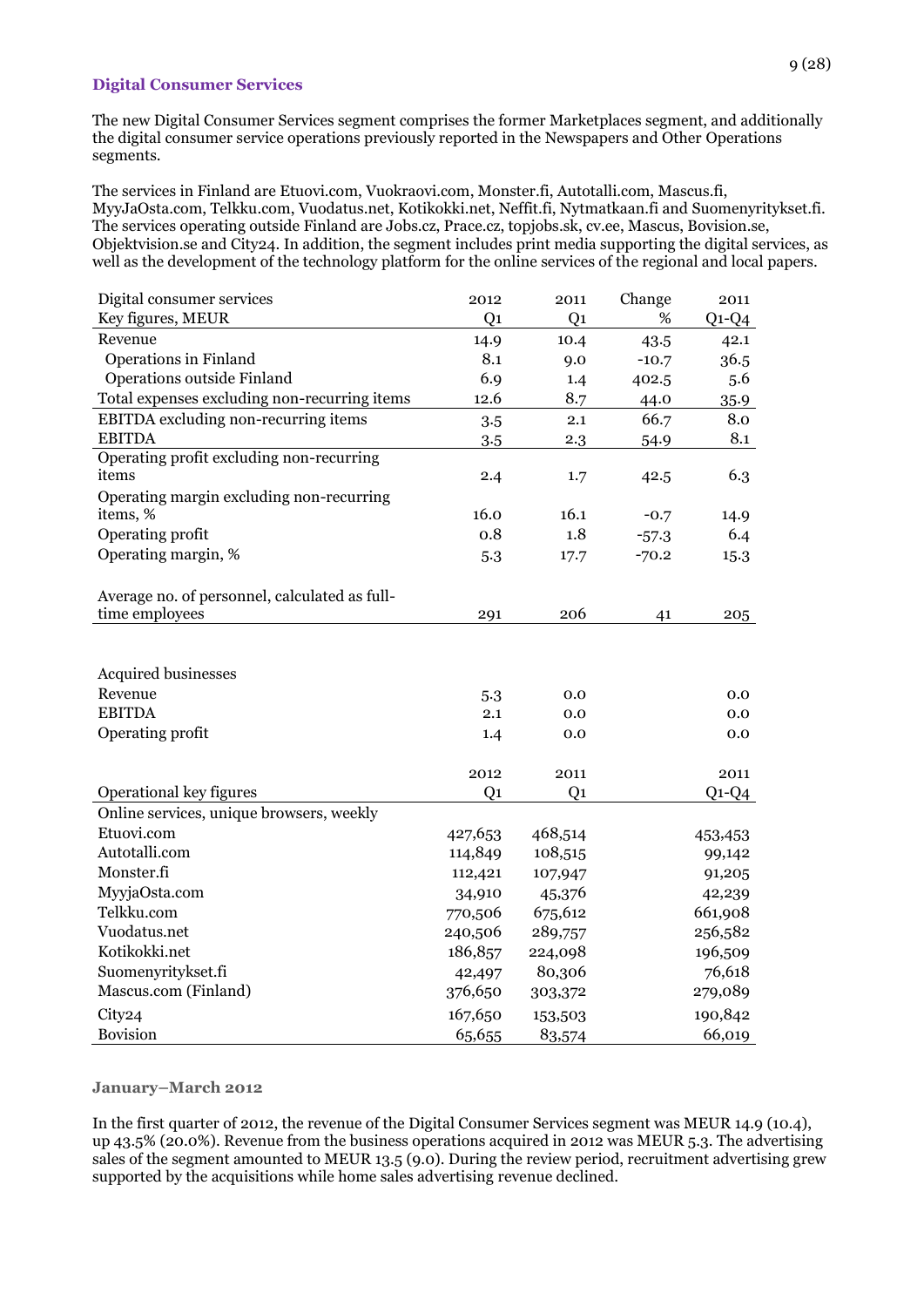Total expenses excluding non-recurring items during the period were MEUR 12.6 (8.7) and total expenses MEUR 14.2 (8.7). The acquired businesses accounted for MEUR 4.0 of the expenses.

The operating profit excluding non-recurring items of the Digital Consumer Services segment increased to MEUR 2.4 (1.7) in the first quarter. The operating profit was MEUR 0.8 (1.8).The operating profit from the businesses acquired in 2012 was MEUR 1.4. The non-recurring expenses of the period, MEUR 1.6, were related to the impairment losses from capitalised product development costs. The non-recurring gains of MEUR 0.2 in the comparison period were related to restructuring costs. Operating profit excluding nonrecurring items grew due to the acquisitions made.

Organisational rearrangement and measures to increase operational efficiencies in the businesses of home sales, vehicle sales and trade between consumers were started in March. At the same time, statutory personnel negotiations concerning the number of staff in these operations were initiated. As a result of the negotiations, the number of employees will be reduced by 28 work years.

Alma Intermedia Oy, a company providing electronic directory services and part of the segment, on March 12, 2012 announced its plans for reorganisation and rationalisation of its operations as well as the initiation of statutory personnel negotiations concerning its entire staff. As a result of the negotiations, the number of Alma Intermedia Oy staff may be reduced by no more than 11 full-time work years.

#### **Other Operations**

The Other Operations segment reports the operations of the Group's printing and distribution unit as well as parent company. The financial characteristics of both are similar as they primarily provide services for the other business segments.

| Other operations                              | 2012           | 2011           | Change    | 2011    |
|-----------------------------------------------|----------------|----------------|-----------|---------|
| Key figures, MEUR                             | Q <sub>1</sub> | Q <sub>1</sub> | %         | $Q1-Q4$ |
| Revenue                                       | 21.0           | 19.1           | 10.1      | 79.5    |
| External                                      | 1.6            | 1.4            | 11.2      | 5.6     |
| Inter-segments                                | 19.4           | 17.7           | 10.0      | 73.9    |
| Total expenses excluding non-recurring items  | 22.1           | 19.2           | 15.1      | 81.1    |
| EBITDA excluding non-recurring items          | 0.4            | 1.2            | $-65.4$   | 3.5     |
| <b>EBITDA</b>                                 | 0.1            | 1.2            | $-92.9$   | 3.4     |
| Operating profit excluding non-recurring      |                |                |           |         |
| items                                         | $-1.0$         | $-0.1$         | 1452.0    | $-1.4$  |
| Operating profit excluding non-recurring      |                |                |           |         |
| items, %                                      | $-4.8$         | $-0.3$         | $-1310.2$ | $-1.8$  |
| Operating profit                              | $-1.3$         | $-0.1$         | $-1956.1$ | $-1.6$  |
| Operating profit, %                           | $-6.4$         | $-0.3$         | $-1768.3$ | $-2.0$  |
| Average no. of personnel, calculated as full- |                |                |           |         |
| time employees                                | 271            | 220            | 23        | 241     |
| Average no. of delivery staff                 | 887            | 814            | 9         | 844     |
|                                               |                |                |           |         |
|                                               | 2012           | 2011           |           | 2011    |
| Operational key figures                       | Q1             | Q <sub>1</sub> |           | $Q1-Q4$ |
| Printing volume (thousand units)              | 51,083         | 59,914         |           | 224,724 |
| Paper usage (tons)                            | 7,102          | 7,467          |           | 31,428  |

Alma Media has entered a finance leasing agreement with Pohjola Bank Plc for the financing of the machinery and movable property of Alma Media's new printing facility. By March 31, 2012, the financer has paid a total of MEUR 10.7 as advance payments. The agreements cover a total of MEUR 40.6. The total amount of the investment is approximately MEUR 50.0.

The rent agreement for the new printing facility property became effective on January 1, 2012, and it is treated as a finance leasing agreement in the consolidated balance sheet.

Alma Manu expanded its distribution operations in the province of Lapland. The distribution of Lapin Kansa and Koillis-Lappi, both Alma Media newspapers, was transferred from Itella to Alma Manu in January 2012.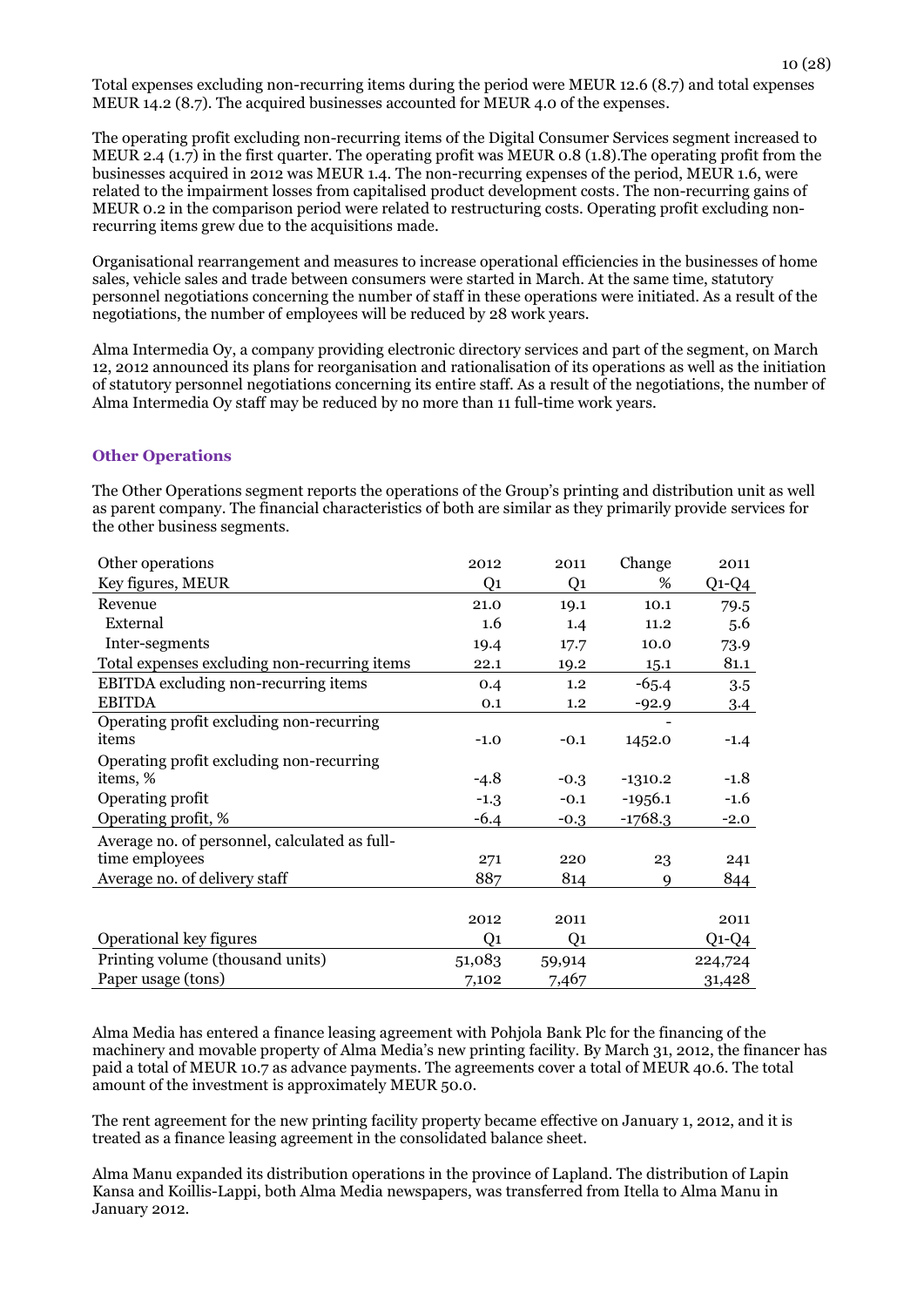Alma Manu Oy, Alma Media's printing and distribution company, initiated statutory personnel negotiations in relation to its planned operational rationalisation and reorganisation in March. As a result of the negotiations, completed in April, the number of employees at the Rovaniemi printing facility was reduced by four full-time work years.

The operating profit of the segment decreased due to the changes implemented in the structures of delivery and corporate operations from the comparison period. Alma Media's human resources, Finance and ICT functions were centralised to parent company at the beginning of the first quarter of 2012.

#### **Associated companies**

| Share of profit of associated companies | 2012           | 2011   | 2011   |
|-----------------------------------------|----------------|--------|--------|
| <b>MEUR</b>                             | O <sub>1</sub> | Q1     | Q1-Q4  |
| Newspapers                              | 0.0            | 0.0    | $-0.0$ |
| Kauppalehti Group                       |                |        |        |
| Talentum Oyj                            | $-0.7$         | 0.3    | 1.8    |
| Digital consumer services               | 0.0            | $-0.0$ | $-0.1$ |
| Other operations                        |                |        |        |
| Other associated companies              | 0.2            | 0.1    | 0.9    |
| Total                                   | $-0.5$         | 0.4    | 2.5    |

Alma Media Group holds a 32.14-% stake in Talentum Oyj, which is reported under the Kauppalehti Group. The company's own shares in the possession of Talentum are here included in the total number of shares. In the consolidated financial statements of Alma Media the own shares held by Talentum itself are not included in the total number of shares. Alma Media's shareholding in Talentum is stated as 32.64% in Alma Media's consolidated financial statements of December 31, 2012 and in this Interim Report.

#### **Non-recurring items**

Non-recurring item is an income or expense arising from non-recurring or rare events. Gains or losses from the sale of business operations or assets, gains or losses from discontinuing or restructuring business operations as well as impairment losses of goodwill and other assets are recognised as non-recurring items. Non-recurring items are recognised in the profit and loss statement within the corresponding income or expense group.

The non-recurring items during the first quarter consisted of reorganisation expenses in the Newspapers and Other Operations segments. The non-recurring item of the Digital Consumer Services segment was the impairment of capitalised product development expenses.

| NON-RECURRING ITEMS            | 2012           | 2011           | 2011             |
|--------------------------------|----------------|----------------|------------------|
| <b>MEUR</b>                    | Q <sub>1</sub> | Q <sub>1</sub> | $Q1-Q4$          |
| Newspapers                     |                |                |                  |
| Restructuring                  | $-0.5$         | $-0.5$         | $-1.0$           |
| Gains on sales of assets       |                |                |                  |
| Digital consumer services      |                |                |                  |
| Restructuring                  | $-1.6$         |                |                  |
| Gains on sales of assets       |                | 0.2            | 0.2 <sub>0</sub> |
| Other operations               |                |                |                  |
| Restructuring                  | -0.3           |                | $-0.5$           |
| Gains on sales of assets       |                |                | 0.4              |
| NON-RECURRING ITEMS IN         |                |                |                  |
| <b>OPERATING PROFIT</b>        | $-2.5$         | -0.3           | $-1.0$           |
| <b>Translation differences</b> |                | 0.1            | 0.1              |
| NON-RECURRING ITEMS IN         |                |                |                  |
| <b>FINANCIAL ITEMS</b>         |                | 0.1            | 0.1              |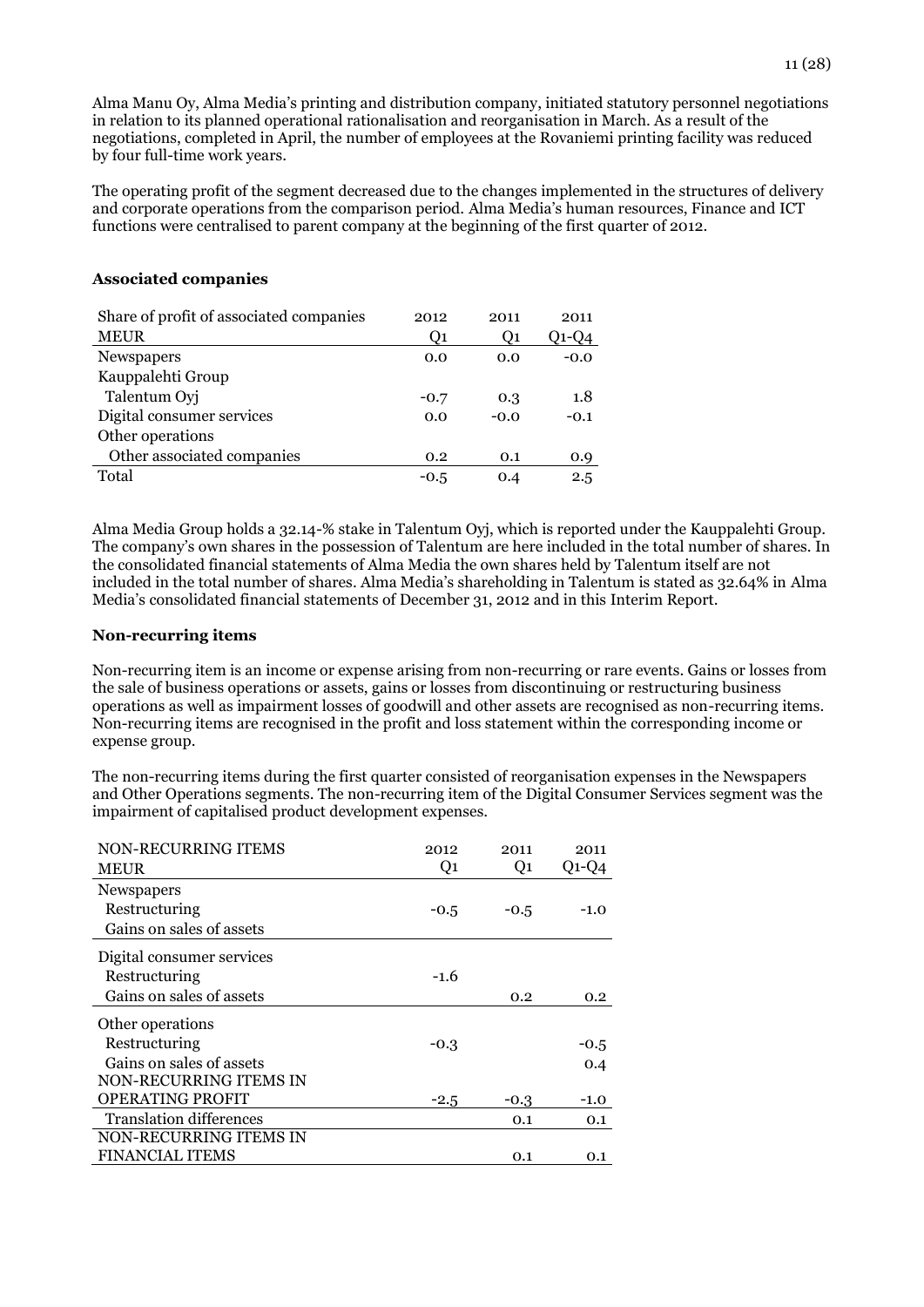#### **Balance sheet and financial position**

At the end of March 2012, the consolidated balance sheet stood at MEUR 234.6 (170.0). Alma Media's equity ratio at the end of March was 33.9% (48.6%) and the equity per share declined to EUR 0.89 (0.90).

The Group's interest-bearing net debt at the end of March was MEUR 42.2 (-7.9). The increase in net debt was due to the rent agreement of the new printing facility, treated as finance leasing, becoming effective, as well as the debt taken for acquisitions and dividend payment, a total of MEUR 24. The fair value of the financial assets recognised at fair value through profit or loss, due to arrangements and acquisitions, was MEUR 0.0 (7.3) on March 31, 2012, and the fair value of debt MEUR 6.0 (2.9).

The consolidated cash flow from operations in January–March 2012 was MEUR 12.0 (27.5). Cash flow before financing was MEUR -22.6 (28.7). Owing to the change in Finnish value-added tax imposed on newspapers, part of the subscription fees for 2012 exceptionally accumulated in 2011, which significantly decreased the cash flow from operations during the review period. Investment cash flow was primarily affected by the financing for acquisitions that took place during the review period.

The Group currently has a MEUR 100.0 commercial paper programme in Finland under which it is permitted to issue papers to a total amount of MEUR  $\overline{O}$ –100. The unused part of the programme was MEUR 81 on March 31, 2012. In addition, the Group has a credit facility in the amount of MEUR 30.0 until October 9, 2013, of which on March 31, 2012, MEUR 18.0 were unused, as well as a credit facility in the amount of MEUR 35 until December 19, 2012, of which on March 31, 2012, MEUR 20.0 were unused. The equity ratio of the Group was 33.9% in March 31, 2012. Regarding the terms and conditions of its financing agreements, the company has permission for deviation.

#### **Capital expenditure**

Alma Media Group's capital expenditure in January–March 2012 totalled MEUR 69.5 (1.4), consisting mainly of business acquisitions and the rental agreement for the new printing facility becoming effective. Other capital expenditure was related with online service development projects and normal operational and replacement investments.

#### **Administration**

Alma Media Corporation's Annual General Meeting (AGM) held on March 14, 2012 elected Timo Aukia, Petri Niemisvirta, Seppo Paatelainen, Kai Seikku, Erkki Solja, Catharina Stackelberg-Hammarén and Harri Suutari members of the company's Board of Directors. In its constitutive meeting held after the AGM, the Board of Directors elected Seppo Paatelainen its Chairman.

The Board also elected the members of its committees. Timo Aukia, Kai Seikku, Catharina Stackelberg-Hammarén and Harri Suutari as chairman were elected members of the Audit Committee. Petri Niemisvirta and Erkki Solja, as well as Seppo Paatelainen as Chairman, were elected members of the Nomination and Compensation Committee.

The Board of Directors of Alma Media Corporation has evaluated that with the exception of Timo Aukia, Petri Niemisvirta and Seppo Paatelainen, the elected members of the Board of Directors are independent of the company and its significant shareholders. The three members named above are evaluated to be independent of the company but dependent on its significant shareholders.

Mikko Korttila, General Counsel of Alma Media Corporation, was appointed secretary to the Board of Directors.

The AGM appointed Ernst & Young Oy as the company's auditors.

Alma Media Corporation applies the Finnish Corporate Governance Code for listed companies, issued by the Securities Market Association on June 15, 2010, in its unaltered form. The Corporate Governance Statement as well as the Salary and remuneration report for 2011 has been published separately on the company's website www.almamedia.fi/corporate\_governance.

#### **Dividends**

The Annual General Meeting resolved to distribute a dividend of EUR 0.40 per share, a total of MEUR 30.2 (52.5), for the financial year 2011 in accordance with the proposal of the Board of Directors. The dividend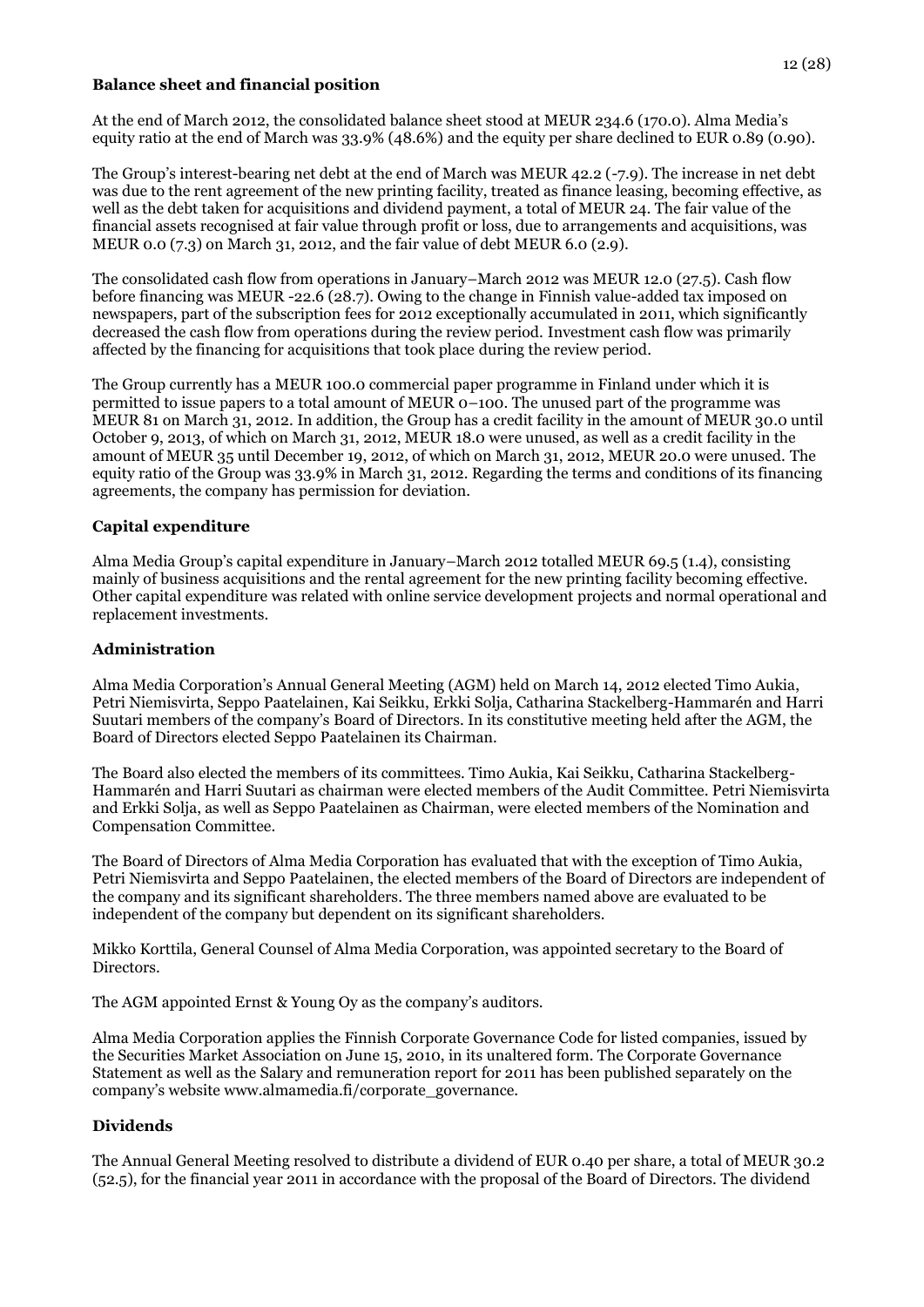13 (28)

#### **The Alma Media share**

In January–March, altogether 2,360,120 Alma Media shares were traded at NASDAQ OMX Helsinki Stock Exchange, representing 3.1% of the total number of shares. The closing price of the Alma Media share at the end of the last trading day of the reporting period, March 30, 2012, was EUR 5.34. The lowest quotation during the reporting period was EUR 5.15 and the highest EUR 6.80. Alma Media Corporation's market capitalisation at the end of the review period was MEUR 403.1.

The Annual General Meeting of Alma Media Corporation on March 14, 2012 authorised the Board of Directors to repurchase a maximum of 1,000,000 of the company's shares, corresponding to approximately 1.4 per cent of the company's total number of shares. The shares will be repurchased at the market price in public trade on NASDAQ OMX Helsinki using the company's non-restricted equity, which will decrease the disposable funds of the company for the distribution of profit. The price paid for the shares shall be based on the price of the company's shares in public trade with the minimum price of the shares to be purchased being the lowest quoted market price in public trade during the validity of the authorisation and the maximum price the highest quoted market price during the validity of the authorisation. The shares can be repurchased for the purpose of developing the capital structure of the company, or financing or implementing of corporate acquisitions or other arrangements, or implementing of the incentive programmes for the management or key personnel of the company, or to be otherwise disposed of or cancelled. The authorisation is valid until the following ordinary Annual General Meeting, however no longer than until June 30, 2013.

The Annual General Meeting of Alma Media Corporation on March 14, 2012 authorised the Board of Directors to decide on a share issue by transferring shares in possession of the company. The authorisation entitles the Board to issue a maximum of 1,000,000 shares, corresponding to approximately 1.4 per cent of the total number of shares of the company. The authorisation entitles the Board to decide on a directed share issue, which would entail deviating from the pre-emption rights of shareholders. The Board may use the authorisation in one or more parts. The authorisation may be used to implement incentive programmes for the management or key personnel of the company. The authorisation is valid until the following ordinary Annual General Meeting, however no longer than until June 30, 2013. This authorisation does not override the authorisation for share issue resolved in the Annual General Meeting held on March 17, 2011.

The Annual General Meeting of Alma Media Corporation on March 17, 2011 authorised the Board of Directors to decide on a share issue. The authorisation entitles the Board to issue a maximum of 7,500,000 shares. This maximum amount of shares corresponds to approximately 10% of the total number of shares of the company. The share issue can be implemented by issuing new shares or transferring shares in possession of the company. The authorisation entitles the Board to decide on a directed share issue, which would entail deviating from the pre-emption rights of shareholders. The Board may use the authorisation in one or more parts. The Board may use the authorisation for developing the capital structure of the company, widening the ownership base, financing or realising acquisitions or other similar arrangements, or for other purposes decided upon by the Board. The authorisation may not, however, be used for incentive programmes for the management or key personnel of the company. The authorisation is in effect until March 17, 2013.

#### **Option rights**

Alma Media has the option programmes 2006 and 2009 in effect. The programmes are incentive and commitment systems for Group management. If all the subscription rights are exercised, the programmes 2006 and 2009 will dilute the holdings of the earlier shareholders by a maximum of 3.33%. Further details about the programmes are given in the notes of this Interim Report.

The Board of Directors of Alma Media Corporation has resolved on a new share-based incentive plan for the Group key employees. The new Performance Share Plan consists of three performance periods, the calendar years 2012, 2013 and 2014. The Board of Directors will decide on the plan's performance criteria and their targets at the beginning of each performance period. The potential reward from the plan for the performance period 2012 will be based on the Alma Media Group's profitability, and it will be paid partly in the company's shares and partly in cash in 2013. For the members of the Group Executive Team, the plan additionally includes one three-year performance period, the calendar years 2012–2014, based on the profitable growth of the Group. The potential reward from the performance period 2012–2014 will be paid partly in the company's shares and partly in cash one year and two years from the end of the performance period. The Performance Share Plan includes approximately 25 persons.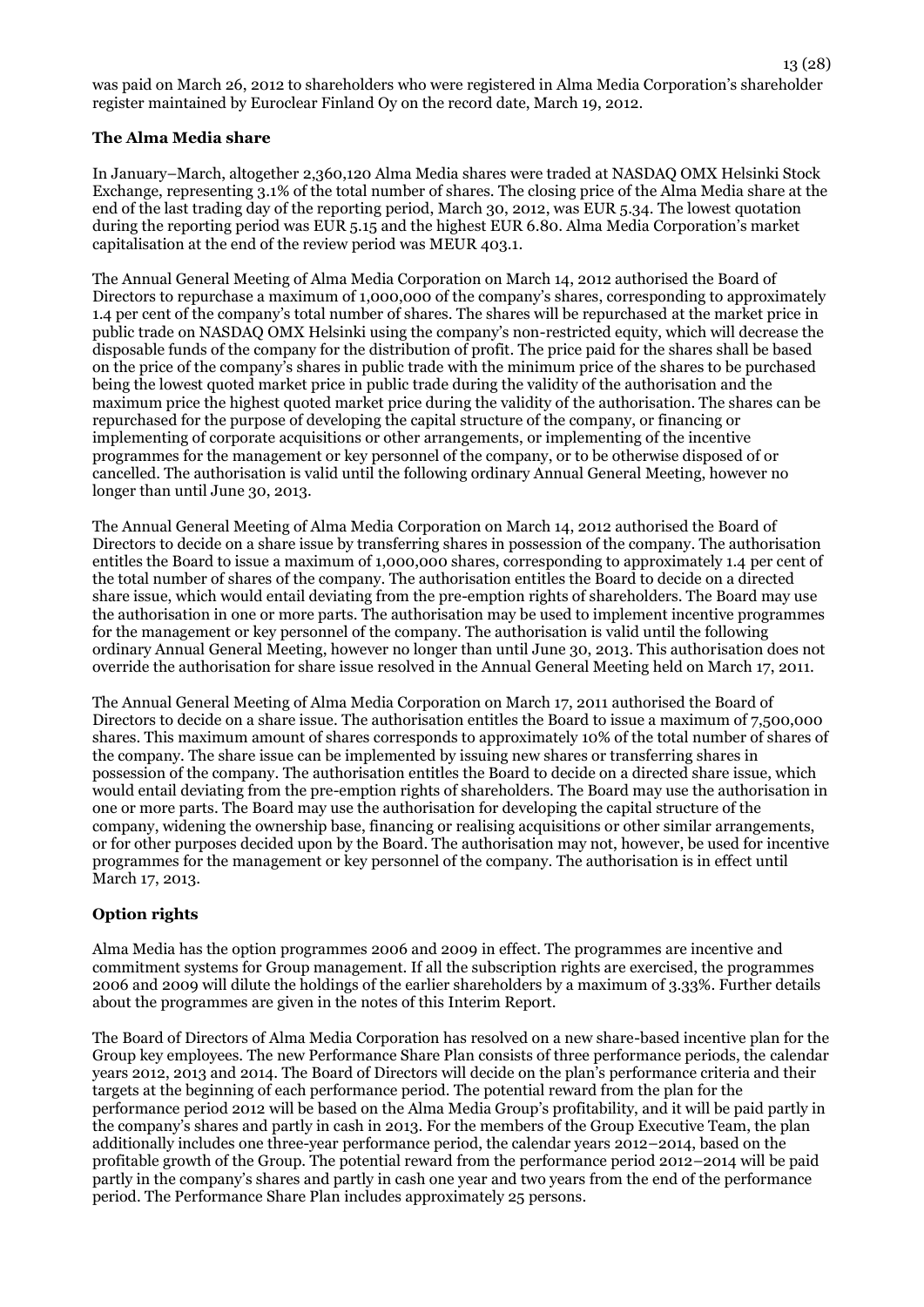#### **Other authorisations of the Board of Directors**

The Board of Directors has no other current authorisations to raise convertible loans.

#### **Market liquidity guarantee**

There is no market liquidity guarantee in effect for the Alma Media share.

#### **Flagging notices**

In January–March 2012, Alma Media did not receive notices of changes in shareholdings pursuant to Chapter 2, Section 9 of the Securities Markets Act.

#### **Risks and risk management**

The purpose of Alma Media Group's risk management activities is to continuously evaluate and manage all opportunities, threats and risks in conjunction with the company's operations to enable the company to reach its set objectives and to secure business continuity.

The risk management process identifies the risks, develops appropriate risk management methods and regularly reports on risk issues to the risk management organisation. Risk management is part of Alma Media's internal audit function and thereby part of good corporate governance. Limits and processing methods are set for quantitative and qualitative risk methods by the corporate risk management system in writing.

The most critical strategic risks for Alma Media are a significant drop in its newspaper subscriptions, a decline in advertising sales and a significant increase in distribution and delivery costs. Fluctuating economic cycles are reflected on the development of advertising sales, which accounts for approximately half of the Group's revenue. Developing businesses outside Finland such as in the Baltic countries and other East European countries include country-specific risks relating to market development and economic growth.

In the long term, the media business will undergo changes along with the transformation in media consumption and technological developments. The Group's strategic objective is to meet this challenge through renewal and the development of new business operations in online media. The most important operational risks are disturbances in information technology systems and telecommunication, and an interruption of printing operations.

#### **Outlook for 2012**

Due to the uncertainty prevailing in the macroeconomic conditions of the Group's main markets, it is exceptionally complicated to estimate the development of circulation and advertising revenues. Digital services are expected to further increase their share of the media market. Alma Media expects that the change in value-added tax, effective since the beginning of 2012, may decrease the circulations of the Group's newspapers.

Alma Media expects its full-year revenue for 2012 to increase from the 2011 level, primarily due to the acquisitions made. Operating profit excluding non-recurring items is expected to be lower than in 2011. Full-year revenue for 2011 was MEUR 316.2, operating profit excluding non-recurring items MEUR 42.9 and operating profit MEUR 42.0.

#### **Events after the review period**

Alma Media has renewed its management system and revised the composition of the Group Executive Team and the areas of responsibility for its members. The Group Executive Team is composed of:

Kai Telanne, President and CEO (Chairman of the Group Executive Team) Pekka Heinänen, Vice President, Human Resources (Group Human Resources) Tuomas Itkonen, CFO (Group Finance) Kari Juutilainen, Senior Vice President (Alma Regional Media) Kari Kivelä, Publisher (Iltalehti) Mikko Korttila, General Counsel (Legal Affairs, M&A, Corporate Development) Juha-Petri Loimovuori, Senior Vice President (Kauppalehti Group)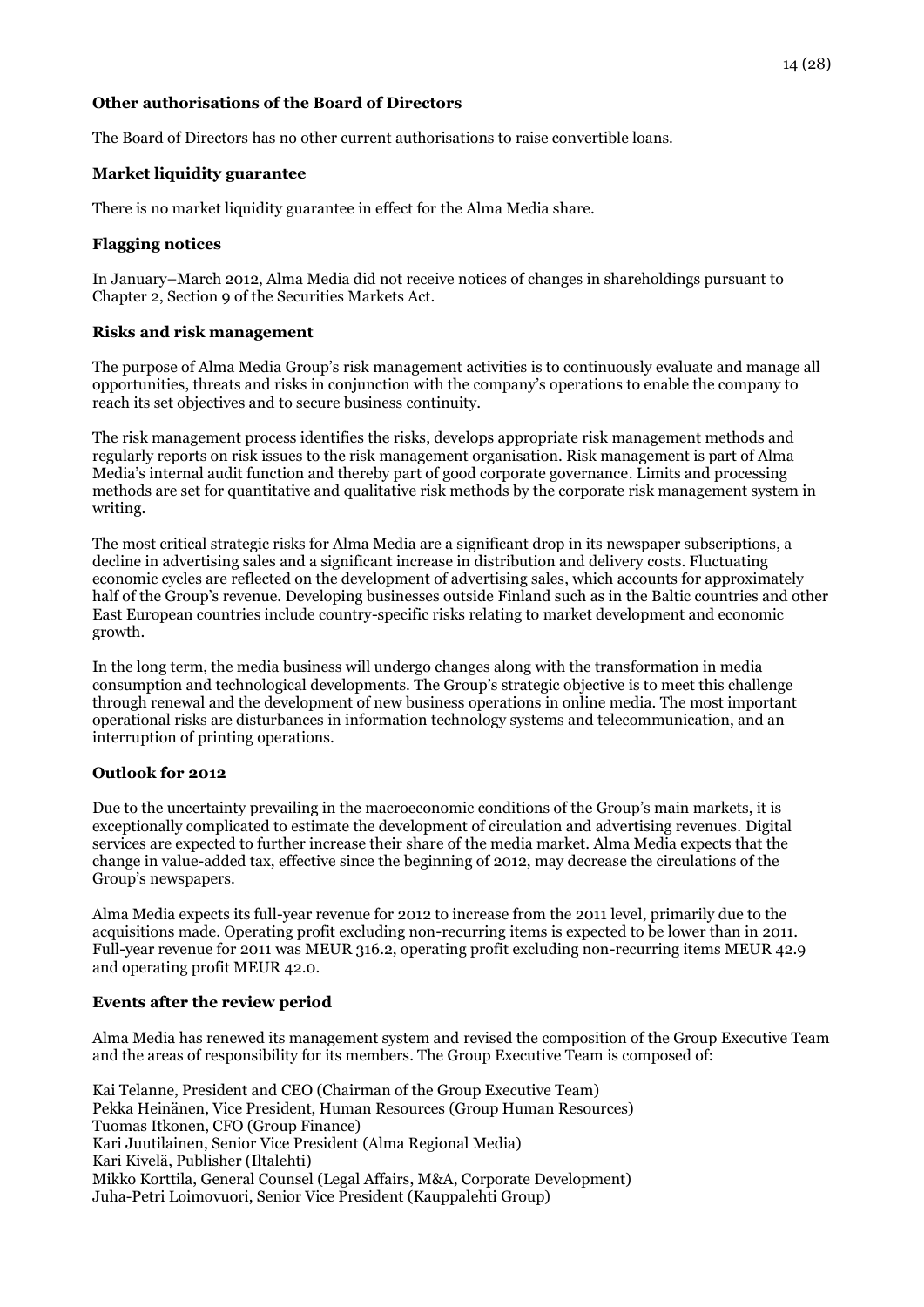Raimo Mäkilä, Senior Vice President (Marketplaces) Minna Nissinen, Senior Vice President (Alma Diverso).

Rauno Heinonen, Vice President, Corporate Communications and IR, will continue as the secretary of the Group Executive Team. Jouko Jokinen, Executive Editor-in-Chief of Aamulehti, resigned from the Group Executive Team as of April 1, 2012.

Alma Manu Oy, the printing and distribution company of Alma Media Group, has completed the statutory personnel negotiations that began in March 2012. The negotiations concerned the company's plans to rationalise and reorganise the operations of its printing facility in Rovaniemi. As a result of the negotiations, the number of employees at the Rovaniemi printing facility will decrease by four full-time work years.

Alma Media will make considerable changes to the operational model of all its regional newspaper operations in 2012. The aim of the reorganisation is to improve the quality of the newspapers' content and to guarantee their ability to work together to develop multi-channel media products to meet consumers' and advertisers' changing needs on a commercially sustainable basis. Due to the planned changes, Alma Regional Media initiated statutory personnel negotiations with its entire personnel. Alma Regional Media's initial estimate is that the number of personnel in the unit may be reduced by no more than 135 full-time work years as a result of the change in the operational model.

Alma Mediapartners Oy, part of Alma Media's Digital Consumer Services segment, completed its statutory cooperation negotiations with its personnel on April 26, 2012. As a result of the negotiations, the number of employees in the Group will be reduced by 28 work-years.

On April 26, 2012, Alma Media signed a delivery agreement for a printing press with manroland web systems GmbH. The agreement with this company, continuing the business of manroland AG, which filed for insolvency in November 2011, will secure the implementation of the printing facility investment according to the original plan.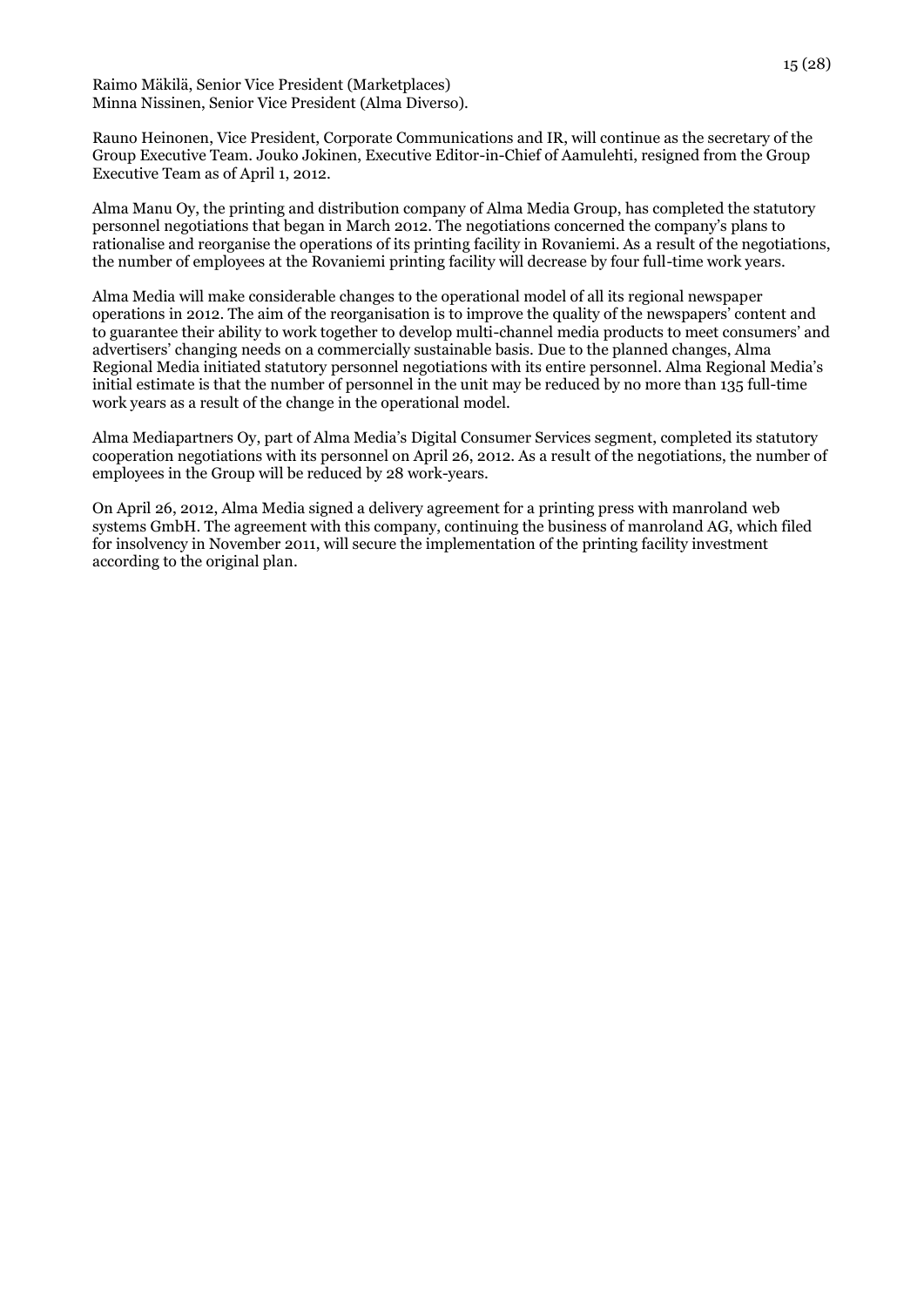# SUMMARY OF FINANCIAL STATEMENTS AND NOTES

|                                                                                          | 2012           | 2011           | Change             | 2011         |
|------------------------------------------------------------------------------------------|----------------|----------------|--------------------|--------------|
| <b>COMPREHENSIVE INCOME</b><br>STATEMENT, MEUR                                           | Q <sub>1</sub> | Q <sub>1</sub> | %                  | $Q1-Q4$      |
| <b>REVENUE</b>                                                                           | 81.1           | 77.1           | 5.2                | 316.2        |
| Other operating income                                                                   | 0.1            | 0.2            | $-56.2$            | 0.8          |
| Materials and services                                                                   | 20.8           | 21.8           | $-4.4$             | 88.9         |
| Employee benefits expense                                                                | 34.0           | 30.3           | 12.2               | 119.8        |
| Depreciation, amortization and                                                           |                |                |                    |              |
| impairment                                                                               | 4.8            | 2.3            | 107.9              | 9.2          |
| Other operating expenses                                                                 | 15.7           | 14.0           | 12.4               | 57.1         |
| <b>OPERATING PROFIT</b>                                                                  | 6.0            | 9.0            | $-33.3$            | 42.0         |
| Finance income                                                                           | 0.0            | 0.5            | $-92.9$            | 1.1          |
| Finance expenses                                                                         | 1.7            | 0.6            | 186.8              | 3.6          |
| Share of profit of associated<br>companies                                               |                |                |                    |              |
| PROFIT BEFORE TAX                                                                        | $-0.5$<br>3.8  | 0.4            | $-229.2$           | $2.5\,$      |
| Income tax                                                                               | 1.1            | 9.3<br>2.4     | $-59.3$            | 42.0<br>11.2 |
| PROFIT FOR THE PERIOD                                                                    |                | 6.9            | $-55.3$<br>$-60.6$ |              |
|                                                                                          | 2.7            |                |                    | 30.8         |
| OTHER COMPREHENSIVE<br><b>INCOME</b>                                                     |                |                |                    |              |
| Change in translation                                                                    |                |                |                    |              |
| differences                                                                              | 0.5            | $-0.1$         | 733.6              | $-0.1$       |
| Share of other comprehensive<br>income of associated companies<br>Income tax relating to | 0.1            | 0.0            | 905.1              | $-0.1$       |
| components of other                                                                      |                |                |                    |              |
| comprehensive income                                                                     |                |                |                    |              |
| Other comprehensive income for                                                           |                |                |                    |              |
| the period, net of tax                                                                   | 0.5            | $-0.1$         |                    | $-0.2$       |
| <b>TOTAL COMPREHENSIVE</b>                                                               |                |                |                    |              |
| <b>INCOME FOR THE PERIOD</b>                                                             | 3.3            | 6.9            | $-52.5$            | 30.6         |
| Profit for the period attributable<br>to                                                 |                |                |                    |              |
| Owners of the parent                                                                     | 2.5            | 6.6            |                    | 29.4         |
| Non-controlling interest                                                                 | 0.3            | 0.4            |                    | 1.4          |
|                                                                                          |                |                |                    |              |
| Total comprehensive income for the period attributable to                                |                |                |                    |              |
| Owners of the parent                                                                     | 3.0            | 6.5            |                    | 29.2         |
| Non-controlling interest                                                                 | 0.3            | 0.4            |                    | 1.4          |
|                                                                                          |                |                |                    |              |
| Earnings per share calculated                                                            |                |                |                    |              |
| from the profit for the period<br>attributable to the parent                             |                |                |                    |              |
| company shareholders                                                                     |                |                |                    |              |
| Earnings per share (basic), EUR                                                          | 0.03           | 0.09           |                    | 0.39         |
| Earnings per share (diluted),                                                            |                |                |                    |              |
| <b>EUR</b>                                                                               | 0.03           | 0.09           |                    | 0.39         |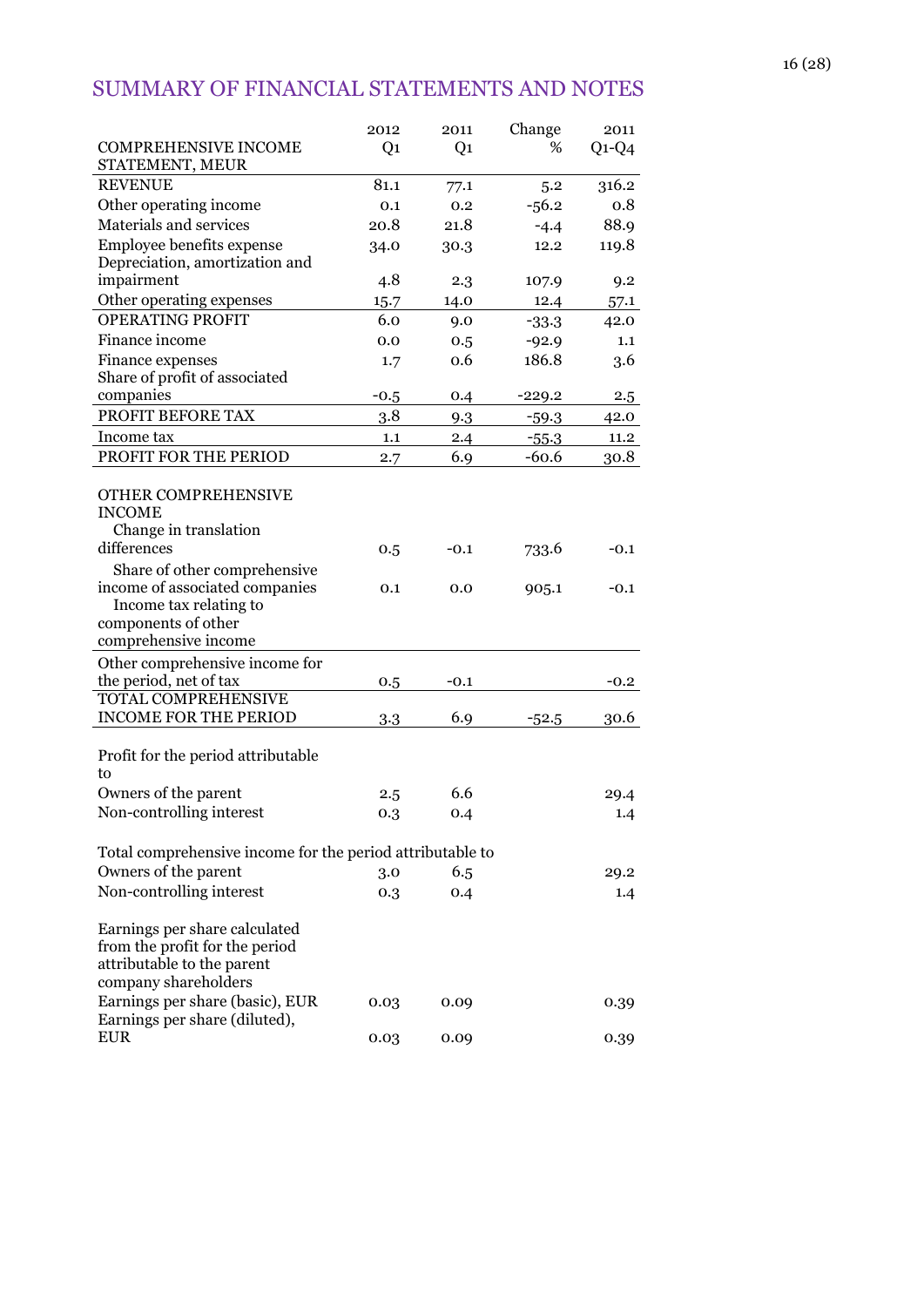| <b>BALANCE SHEET, MEUR</b>                  | Mar <sub>31</sub><br>2012 | Mar <sub>31</sub><br>2011 |
|---------------------------------------------|---------------------------|---------------------------|
| <b>ASSETS</b>                               |                           |                           |
| NON-CURRENT ASSETS                          |                           |                           |
| Goodwill                                    | 57.4                      | 30.6                      |
| Other intangible assets                     | 30.9                      | 10.4                      |
| Tangible assets                             | 43.3                      | 26.6                      |
| Investments in associated companies         | 34.5                      | 34.1                      |
| Other non-current financial assets          | 4.2                       | 8.5                       |
| Deferred tax assets                         | 0.6                       | 0.2                       |
| <b>CURRENT ASSETS</b>                       |                           |                           |
| Inventories                                 | 0.6                       | 1.0                       |
| Current tax assets                          | 4.1                       | 0.4                       |
| Trade receivable and other receivables      | 30.6                      | 28.2                      |
| Other current financial assets              | 0.0                       | 3.3                       |
| Cash and cash equivalents                   | 28.5                      | 26.8                      |
| <b>TOTAL ASSETS</b>                         | 234.6                     | 170.0                     |
|                                             |                           |                           |
|                                             | Mar <sub>31</sub>         | Mar 31                    |
| <b>BALANCE SHEET, MEUR</b>                  | 2012                      | 2011                      |
| <b>EQUITY AND LIABILITIES</b>               |                           |                           |
| Share capital                               | 45.3                      | 45.1                      |
| Share premium reserve                       | 7.7                       | 5.3                       |
| Foreign currency translation reserve        | 0.7                       | 0.3                       |
| Retained earnings                           | 13.2                      | 17.0                      |
| Equity attributable to owners of the parent | 66.9                      | 67.6                      |
| Non-controlling interest                    | 3.2                       | 1.8                       |
| <b>TOTAL EQUITY</b>                         | 70.1                      | 69.4                      |
| <b>LIABILITIES</b>                          |                           |                           |
| NON-CURRENT LIABILITIES                     |                           |                           |
| Non-current interest-bearing liabilities    | 26.6                      | 2.4                       |
| Deferred tax liabilities                    | 5.4                       | 2.4                       |
| Pension obligations                         | 2.5                       | 2.7                       |
| Provisions                                  | 0.1                       | 0.1                       |
| Other financial liabilities                 | 0.8                       | 1.2                       |
| Other non-current liabilities               | 0.4                       | 0.3                       |
| <b>CURRENT LIABILITIES</b>                  |                           |                           |
| Current interest-bearing liabilities        | 44.1                      | 16.5                      |
| Advances received                           | 27.7                      | 27.2                      |
| Income tax liability                        | 0.0                       | 2.4                       |
| Provisions                                  | 0.8                       | 0.8                       |
| Trade and other payables                    | 56.1                      | 44.4                      |
| <b>TOTAL LIABILITIES</b>                    | 164.5                     | 100.5                     |
| TOTAL EQUITY AND LIABILITIES                | 234.6                     | 170.0                     |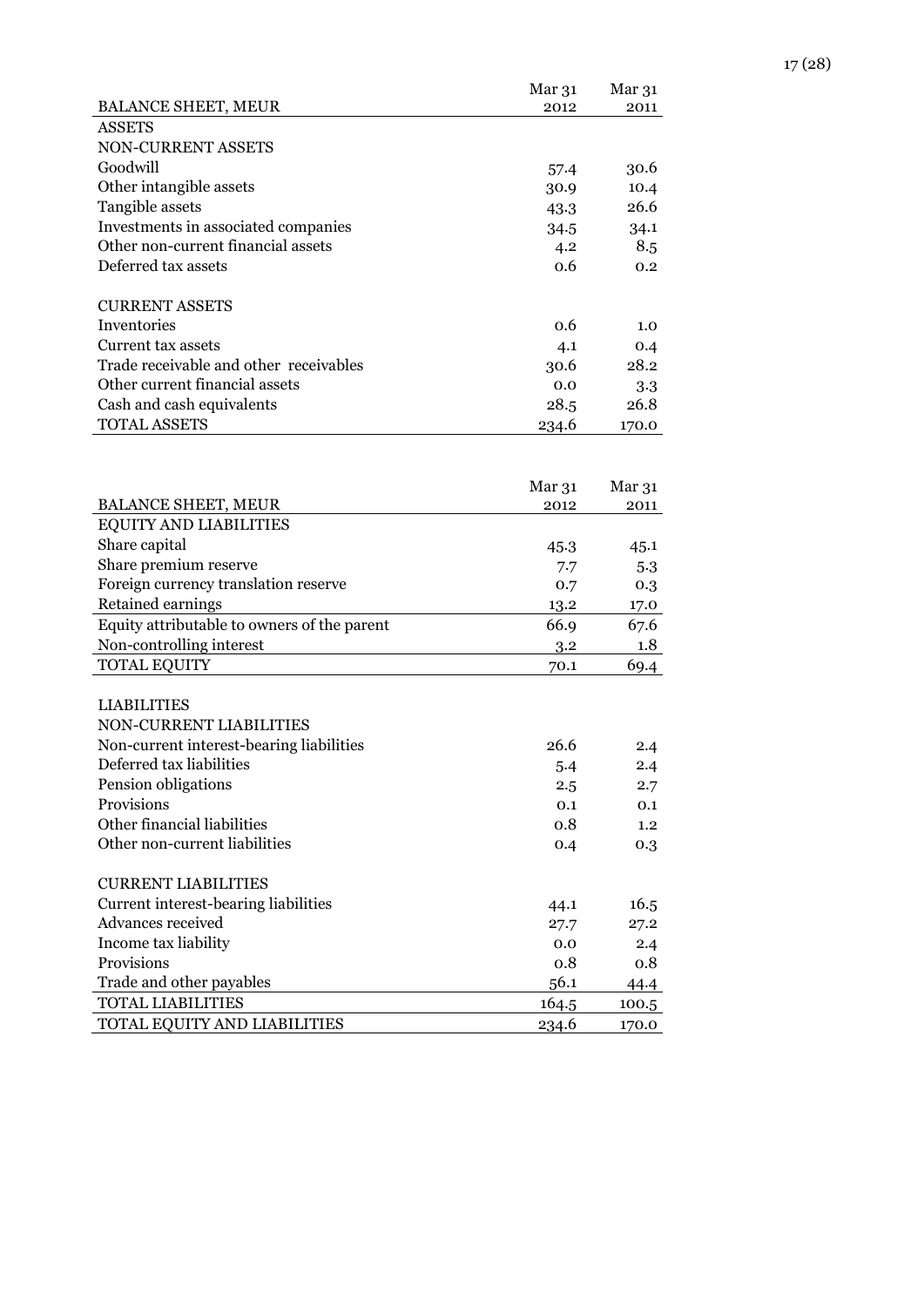#### CONSOLIDATED STATEMENT OF CHANGE IN EQUITY

# Attributable to equity holders of the Parent

| <b>MEUR</b>                             | A    | B   | C   | D       | E       | F   | G       |
|-----------------------------------------|------|-----|-----|---------|---------|-----|---------|
| Equity Jan 1 2012                       | 45.3 | 7.7 | 0.2 | 40.6    | 93.9    | 2.9 | 96.7    |
| Profit for the period                   |      |     |     | 2.5     | 2.5     | 0.3 | 2.7     |
| Other comprehensive income              |      |     | 0.5 | 0.1     | 0.5     |     | 0.5     |
| Transactions with equity holders of the |      |     |     |         |         |     |         |
| parent and non-controlling interest     |      |     |     |         |         |     |         |
| Dividends paid by parent                |      |     |     | $-30.2$ | $-30.2$ |     | $-30.2$ |
| Dividends paid by subsidiaries          |      |     |     |         |         |     |         |
| Share-based payments                    |      |     |     | 0.3     | 0.3     |     | 0.3     |
| <b>Excercised share options</b>         |      |     |     |         |         |     |         |
| <b>Business combinations</b>            |      |     |     |         |         |     |         |
| <b>Equity Mar 31 2012</b>               | 45.3 | 7.7 | 0.7 | 13.2    | 66.9    | 3.2 | 70.1    |

#### Attributable to equity holders of the Parent Company

| <b>MEUR</b>                                                                                                  | A    | B   | C      | D       | Ε          | F      | G                 |
|--------------------------------------------------------------------------------------------------------------|------|-----|--------|---------|------------|--------|-------------------|
| Equity Jan 1 2011                                                                                            | 45.0 | 4.7 | 0.4    | 62.7    | 112.8      | 2.0    | 114.8             |
| Profit for the period                                                                                        |      |     |        | 6.6     | 6.6        | 0.4    | 6.9               |
| Other comprehensive income<br>Transactions with equity holders of the<br>parent and non-controlling interest |      |     | $-0.1$ | 0.0     | $-0.1$     |        | $-0.1$            |
| Dividends paid by parent<br>Dividends paid by subsidiaries                                                   |      |     |        | $-52.4$ | $-52.4$    | $-0.7$ | $-52.4$<br>$-0.7$ |
| Share-based payments<br><b>Excercised share options</b>                                                      | 0.0  | 0.5 |        | 0.2     | 0.2<br>0.6 |        | 0.2<br>0.6        |
| <b>Business combinations</b>                                                                                 |      |     |        |         |            | 0.1    | 0.1               |
| Equity Mar 31 2011                                                                                           | 45.1 | 5.3 | 0.3    | 17.0    | 67.6       | 1.8    | 69.4              |

Column headings on Consolidated Statement of Change in Equity

A=Share capital B=Share premium reserve C=Translation difference D=Retained earnings E=Total F=Non-controlling interest G=Equity total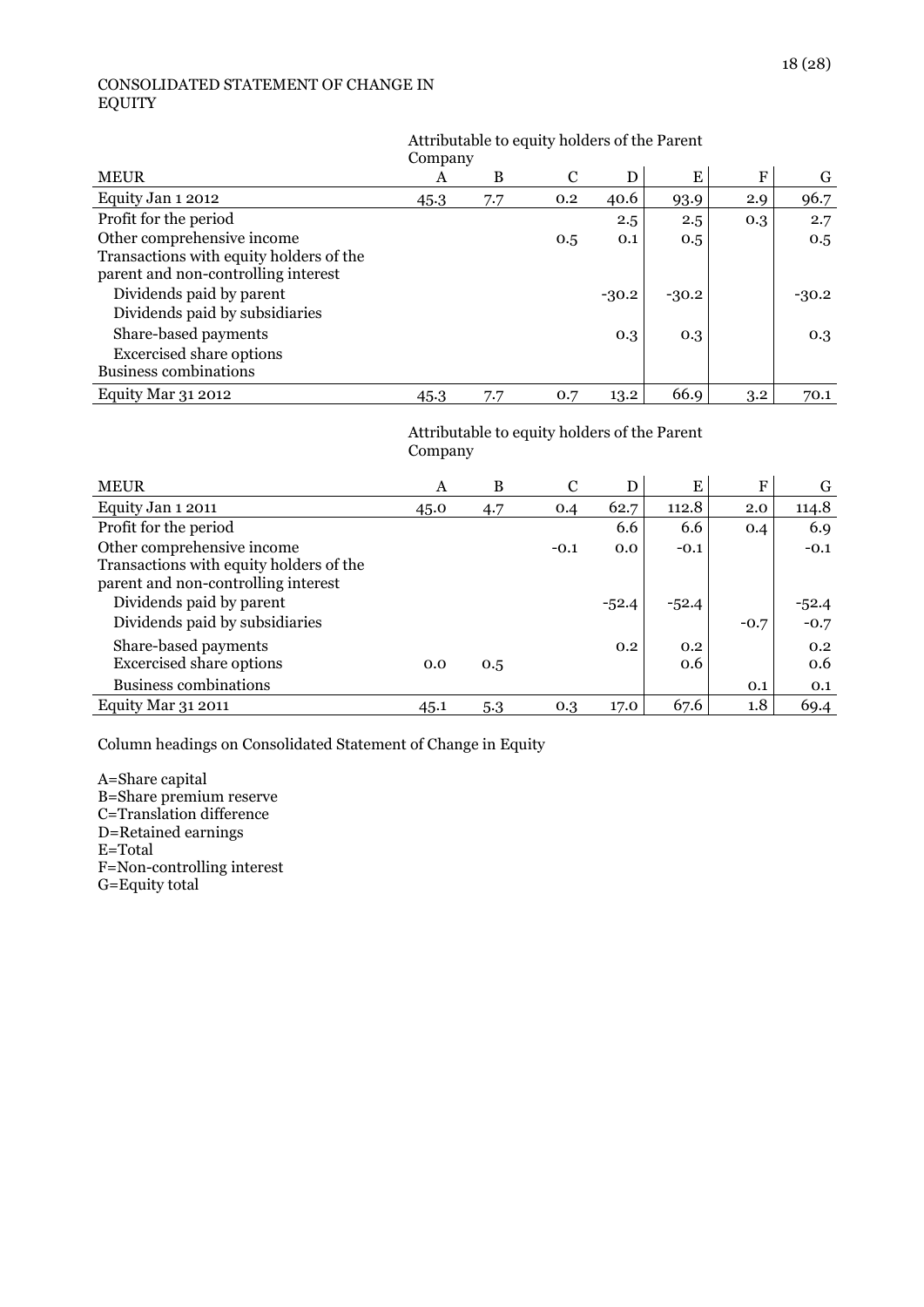|                                                                          | 2012    | 2011    | 2011    |
|--------------------------------------------------------------------------|---------|---------|---------|
| CASH FLOW STATEMENT, MEUR                                                | O1      | O1      | $Q1-Q4$ |
| Operating activities                                                     |         |         |         |
| Profit for the period                                                    | 2.7     | 6.9     | 30.8    |
| Adjustments                                                              | 7.9     | 4.1     | 20.2    |
| Change in working capital                                                | 4.8     | 19.7    | 14.2    |
| Dividends received                                                       | 0.0     | 0.2     | 1.1     |
| Interest received                                                        | 0.0     | 0.3     | 0.4     |
| Interest paid and other finance expenses                                 | $-0.8$  | $-0.3$  | $-1.3$  |
| Income taxes paid                                                        | $-2.8$  | $-3.5$  | $-14.6$ |
| Net cash flows from operating activities                                 | 12.0    | 27.5    | 50.7    |
| Investing activities                                                     |         |         |         |
| Acquisitions of tangible and intangible                                  |         |         |         |
| assets                                                                   | $-0.8$  | $-0.7$  | $-2.8$  |
| Other investments                                                        | $-0.1$  | 0.0     | $-0.1$  |
| Proceeds from sale of other investments                                  | 0.0     | 0.1     | 0.1     |
| Acquisition of subsidiaries                                              | $-37.2$ | 0.1     | $-0.1$  |
| Acquisition of associated companies                                      | $-0.3$  | $-0.3$  | $-0.3$  |
| Proceeds from sale of subsidiaries<br>Proceeds from sale of associated   | 3.8     | 2.1     | 2.5     |
| companies                                                                | 0.0     | 0.0     | 0.7     |
| Net cash flows from / (used in) investing<br>activities                  | $-34.6$ | 1.3     | 0.0     |
| Cash flow before financing activities                                    | $-22.6$ | 28.8    | 50.7    |
| <b>Financing activities</b>                                              |         |         |         |
| Proceeds from exercise of share options                                  | 0.0     | 0.6     | 3.2     |
| Current loans taken                                                      | 24.0    | 15.0    | 37.0    |
| Repayment of current loans                                               | $-0.6$  | $-0.4$  | $-16.4$ |
| Change in interest-bearing receivables                                   | 0.0     | 0.0     | 0.3     |
| Dividends paid                                                           | $-30.2$ | $-53.2$ | $-53.2$ |
| Net cash flows from / (used in) financing                                |         |         |         |
| activities                                                               | $-6.8$  | $-38.0$ | $-29.0$ |
| Change in cash and cash equivalent funds                                 |         |         |         |
| $(increase + / decrease -)$<br>Cash and cash equivalents at beginning of | $-29.4$ | $-9.3$  | 21.7    |
| period                                                                   | 57.8    | 36.3    | 36.3    |
| Effect of change in foreign exchange rates                               | 0.1     | $-0.3$  | $-0.2$  |
| Cash and cash equivalents at end of period                               | 28.5    | 26.8    | 57.8    |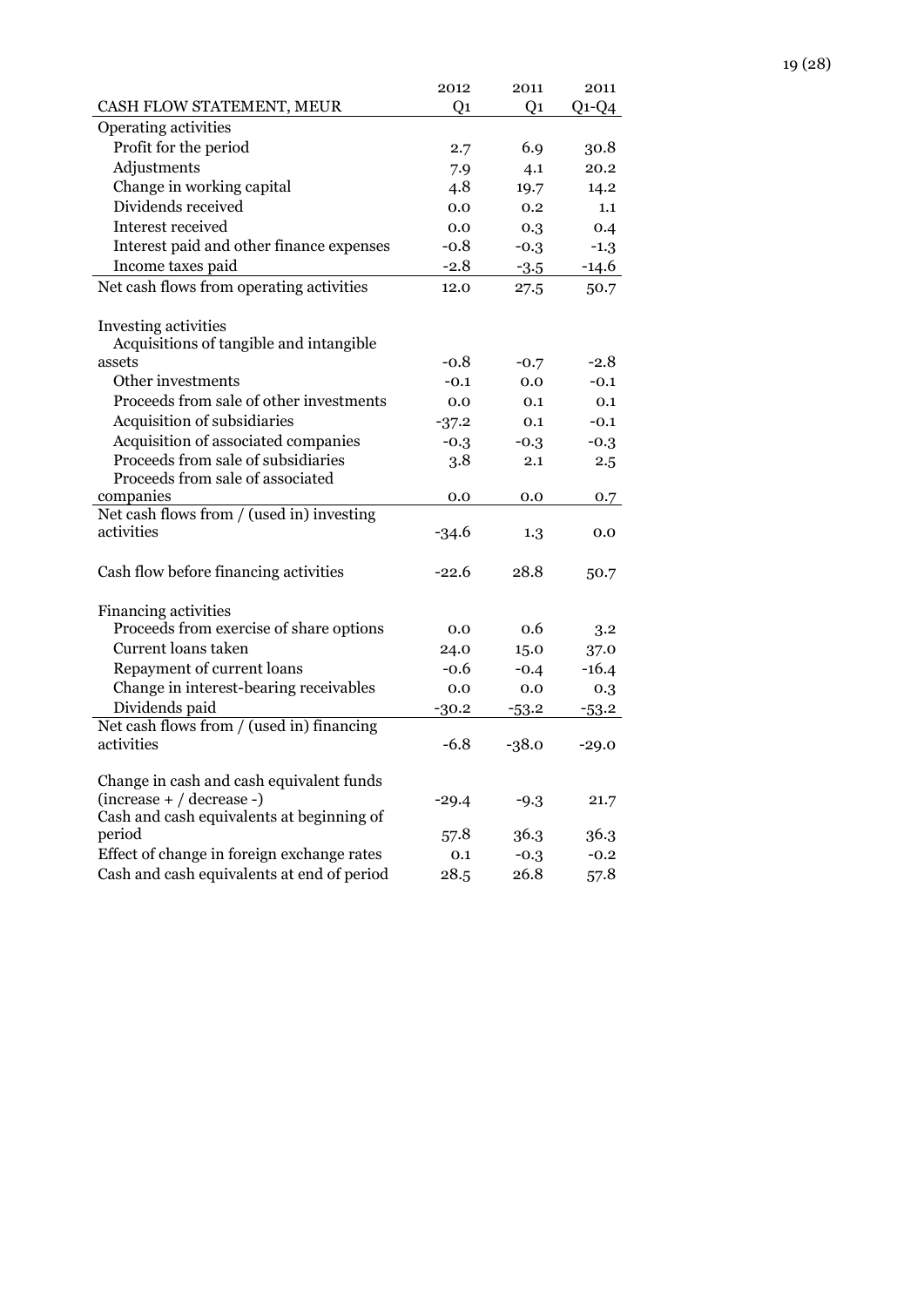#### ACQUIRED BUSINESSES JANUARY 1 - MARCH 31, 2012

Alma Media has acquired the following business operations

|                           | <b>Business line</b> | Acquired on | Ownership % |
|---------------------------|----------------------|-------------|-------------|
| Newpapers segment         |                      |             |             |
| Koti-Kymppi newspaper     | Local<br>newspaper   | Jan 2, 2012 | 100 %       |
| Digital consumer services |                      |             |             |
| LMC s.r.o                 | Online               | Jan 2, 2012 | 100 %       |
| CV Online                 | Online               | Feb 1, 2012 | 100 %       |

The acquisition in Newspapers segment has no major impact on the consolidated financial statements and because of this no additional information is presented.

The following table presents the opening balance sheets of the acquired operations of Digital Consumer Services in the Group, the total acquisition price and impact on cash flow.

#### LMC s.r.o

| <b>MEUR</b>                                                                       | Book values before Fair values at the<br>consolidation | consolidation |  |
|-----------------------------------------------------------------------------------|--------------------------------------------------------|---------------|--|
| Property, plant and equipment                                                     | 0.2                                                    | 0.2           |  |
| Intangible assets                                                                 | 7.5                                                    | 22.1          |  |
| Trade and other receivables                                                       | 3.3                                                    | 3.3           |  |
| Cash and cash equivalents                                                         | 5.9                                                    | 5.9           |  |
| Assets, total                                                                     | 16.8                                                   | 31.4          |  |
| Deferred tax liabilities                                                          | 0.0                                                    | 2.9           |  |
| Trade and other payables                                                          | 7.5                                                    | 7.5           |  |
| Liabilities, total                                                                | 7.5                                                    | 10.4          |  |
| Total identifiable net assets                                                     | 9.4                                                    | 21.0          |  |
| . On also and so also a material antis of a construct and additional construction |                                                        |               |  |

Cash and cash equivalents of acquired subsidiaries or businesses 5.9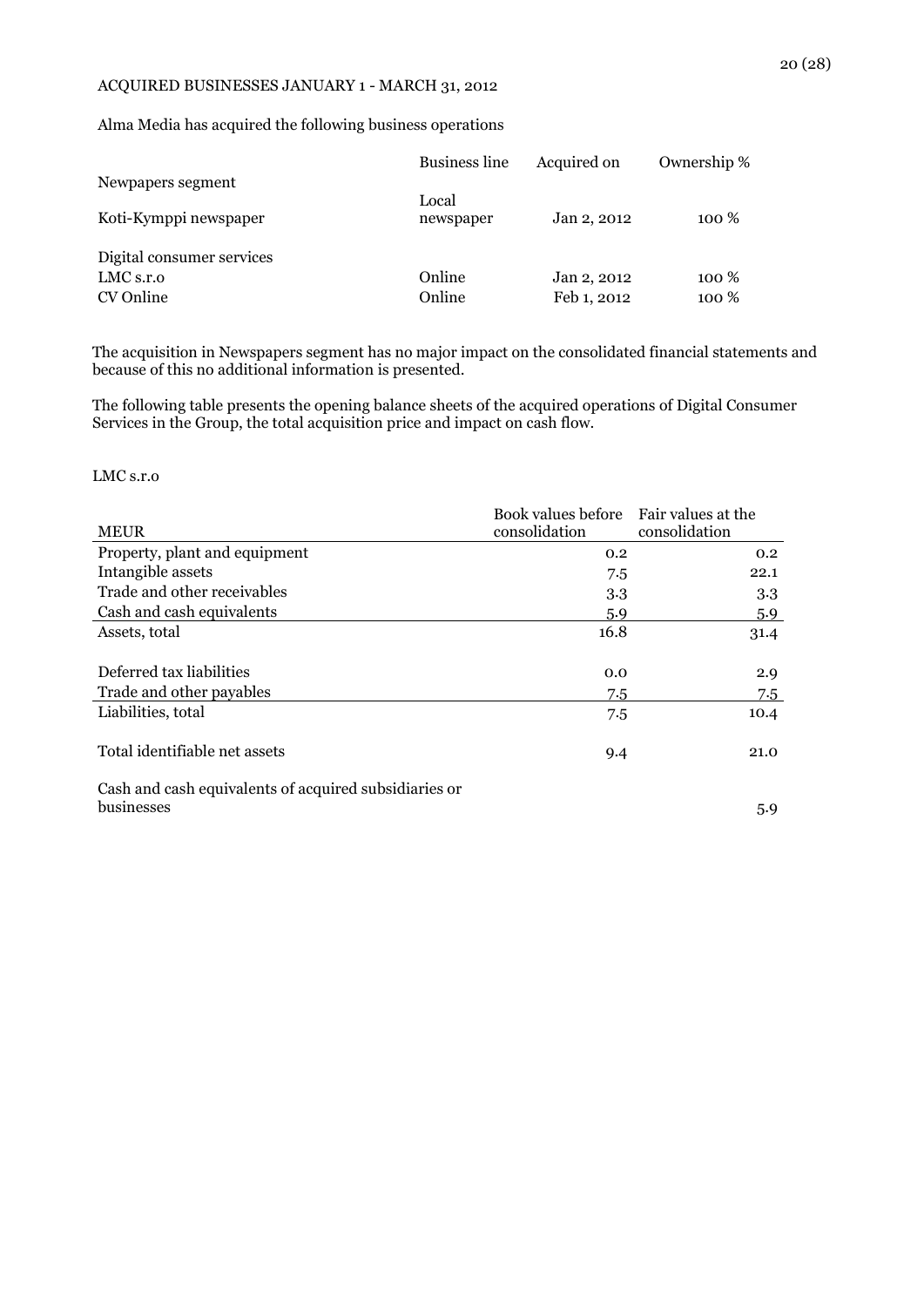|                                       | <b>Book values</b><br>before | Fair values at<br>the |
|---------------------------------------|------------------------------|-----------------------|
| <b>MEUR</b>                           | consolidation                | consolidation         |
| Property, plant and equipment         | 0.0                          | 0.0                   |
| Intangible assets                     | 1.3                          | 2.2                   |
| Trade and other receivables           | 0.2                          | 0.2                   |
| Cash and cash equivalents             | 0.4                          | 0.4                   |
| Assets, total                         | 2.0                          | 2.9                   |
| Deferred tax liabilities              | 0.1                          | 0.4                   |
| Trade and other payables              | 0.5                          | 0.5                   |
| Liabilities, total                    | 0.6                          | 0.8                   |
| Total identifiable net assets         | 1.4                          | 2.1                   |
| Cash and cash equivalents of acquired |                              |                       |
| subsidiaries or businesses            |                              | 0.4                   |
| Purchase consideration, MEUR          |                              |                       |
| $LMC$ s.r.o                           |                              |                       |
| Consideration, settled in cash        |                              | 39.2                  |
| Contingent consideration liability    |                              | 3.9                   |
| Total consideration                   |                              | 43.1                  |
| Purchase consideration, MEUR          |                              |                       |
| CV Online                             |                              |                       |
| Consideration, settled in cash        |                              | 4.0                   |
| Contingent consideration liability    |                              | $1.2\,$               |
| <b>Total consideration</b>            |                              | 5.2                   |

The amount of contingent considerations is based on the operating profits of the acquired business during 2011 and 2012. Contingent considerations are classified as financial assets recognised at fair value through profit and loss. The change in fair value is recognized in the financial items.

Goodwill arising on acquisition, LMC s.r.o

| Contingent consideration                                       | 43.1    |
|----------------------------------------------------------------|---------|
| Identifiable net assets of the acquired business<br>operations | $-21.0$ |
| Goodwill                                                       | 22.0    |
| Goodwill arising on acquisition, CV Online                     |         |
| Contingent consideration                                       | 5.2     |
| Identifiable net assets of the acquired business<br>operations | $-2.1$  |
| Goodwill                                                       | 3.1     |

Group revenue would have been an estimated MEUR 335.7 (reported MEUR 316.2) and the operating profit MEUR 46.0 (reported MEUR 42.0), assuming the acquisitions had taken place at the beginning of 2011.

The fair values entered on intangible assets in the integration relate primarily to domains and trademarks, IT applications and customer agreements. The goodwill created through the acquisitions is affected by the estimated synergy benefits to be realised from the acquired businesses.

#### CV Online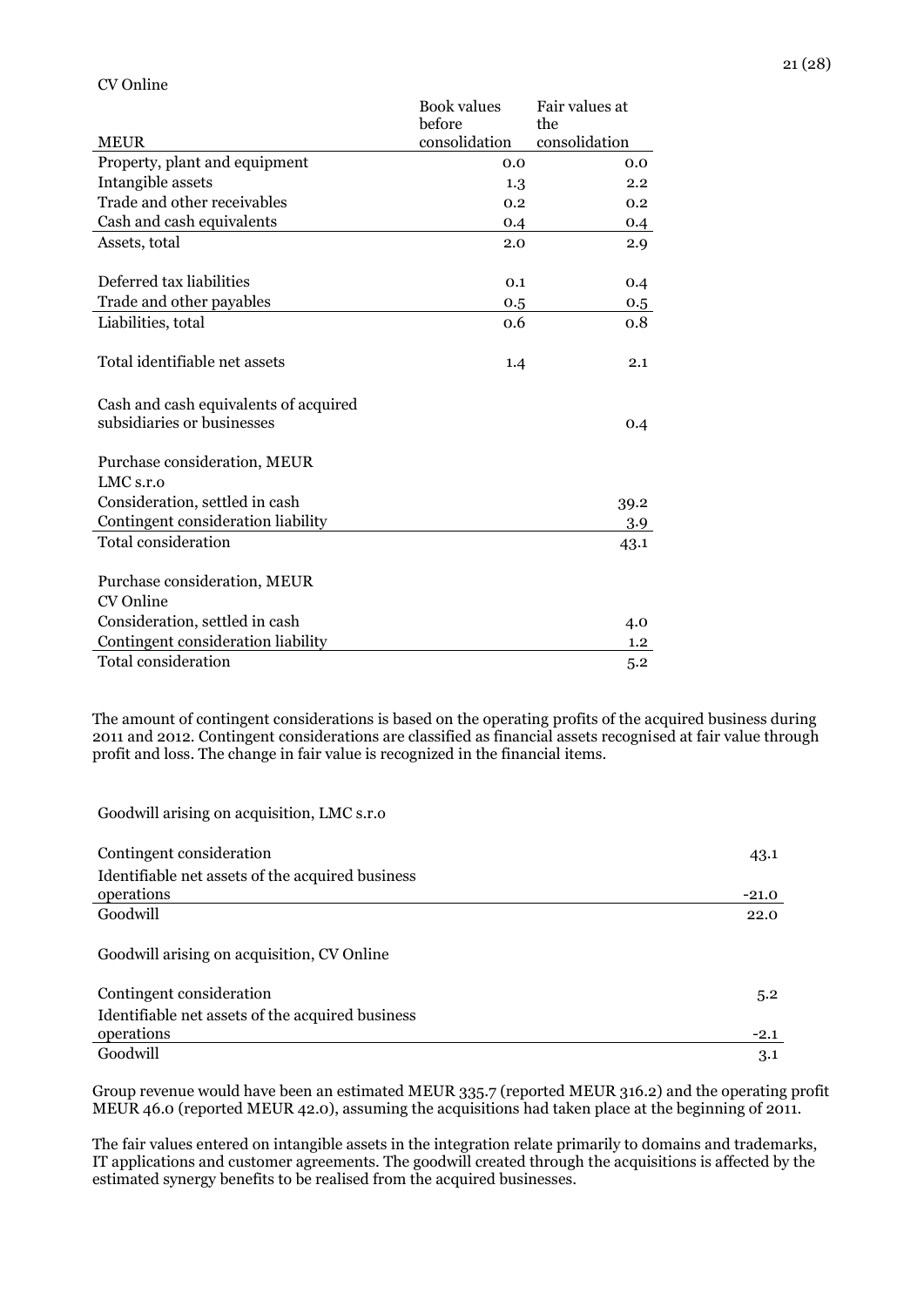#### 22 (28)

#### CONTINGENT CONSIDERATIONS

Contingent considerations are classified as financial assets and liabilities recognized at fair value through profit or loss. The amount of the contingent considerations due to the acquisitions and business arrangements is based on the revenue and operating profits of the acquired business during 2010-13. The fair values are the estimated final considerations discounted to the balance sheet date. The minimum realizable value of the contingent considerations is 1.2 MEUR.

| CONTINGENT CONSIDERATION ASSETS                                        |      |                |         |        |
|------------------------------------------------------------------------|------|----------------|---------|--------|
| Intial recognition of the assets                                       |      |                |         | 8.4    |
|                                                                        |      |                |         |        |
| Change in fair value during previous financial years                   |      |                |         | $-1.4$ |
| Considerations, settled in cash                                        |      |                |         | $-5.9$ |
| Change in fair value during the financial year                         |      |                |         | $-1.1$ |
| Fair value of the contingent consideration assets in the end of the    |      |                |         |        |
| period                                                                 |      |                |         | 0.0    |
|                                                                        |      |                |         |        |
| CONTINGENT CONSIDERATION LIABILITY                                     |      |                |         |        |
| Initial recognition of the liability                                   |      |                |         | 8.0    |
|                                                                        |      |                |         |        |
| Change in fair value during previous financial years                   |      |                |         | -0.6   |
| Considerations, settled in cash                                        |      |                |         | $-0.7$ |
| Change in exchange rate                                                |      |                |         | 0.2    |
| Change in fair value during the financial year                         |      |                |         | $-0.2$ |
| Fair value of the contingent consideration liability in the end of the |      |                |         |        |
| period                                                                 |      |                |         | 6.7    |
|                                                                        |      |                |         |        |
| REVENUE BY GEOGRAPHICAL AREA,                                          | 2012 | 2011           | 2011    |        |
| <b>MEUR</b>                                                            | Q1   | Q <sub>1</sub> | $Q1-Q4$ |        |
| Finland                                                                | 77.3 | 73.7           | 301.8   |        |
| Other EU countries                                                     | 3.4  | 3.0            | 13.3    |        |
| Other countries                                                        | 0.5  | 0.3            | 1.1     |        |
| Total                                                                  | 81.1 | 77.1           | 316.2   |        |

#### INFORMATION BY SEGMENT

The business segments of Alma Media are Newspapers, Kauppalehti Group, Digital Consumer Services and Other operations. The descriptive section of the interim report presents the revenue and operating profits of the segments and the allocation of the associated companies' results to the reporting segments. The following table presents the assets and liabilities by segment as well as the non-allocated asset and liability items.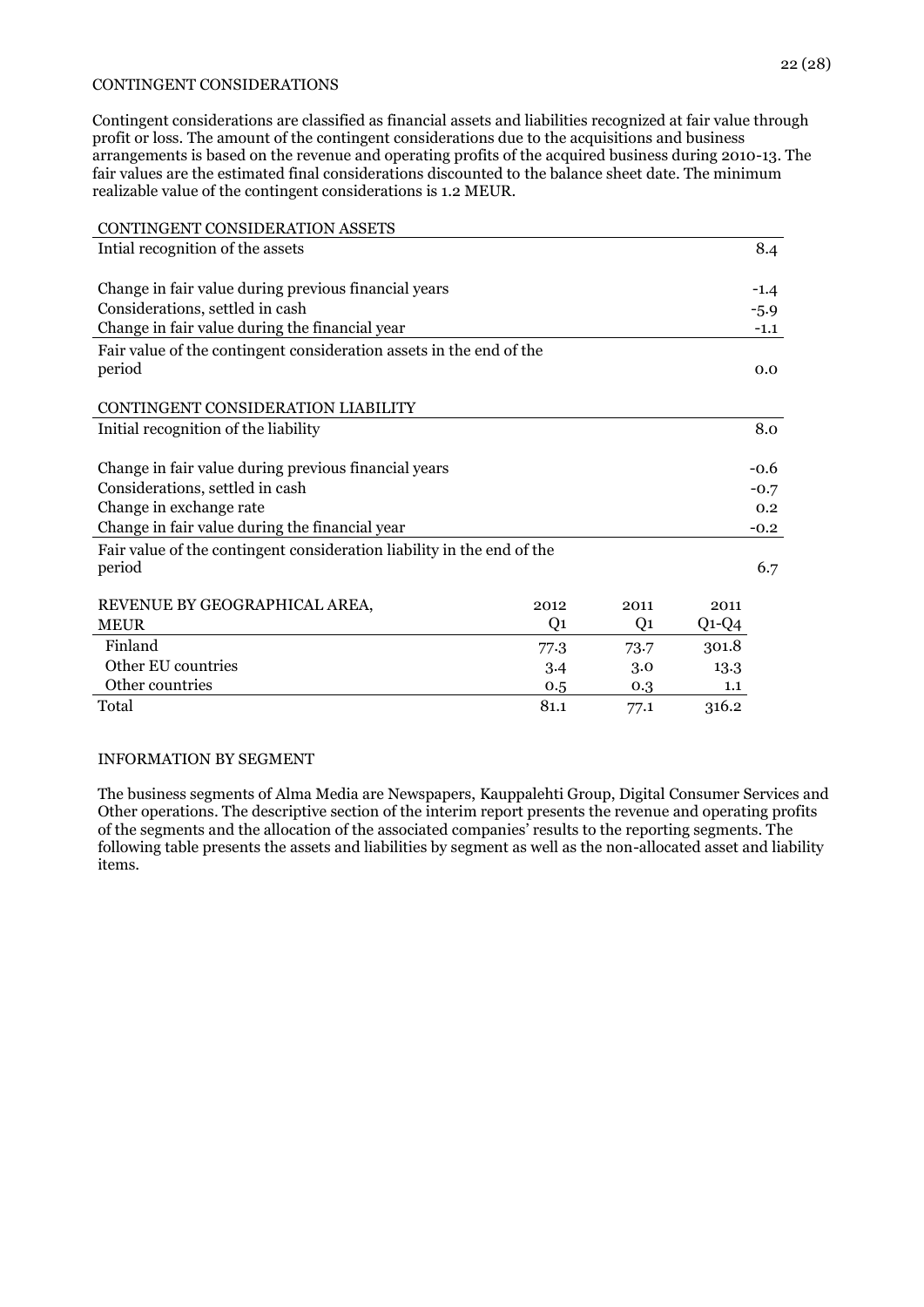|                                       | Mar 31 | Mar 31 | $31$ Dec |
|---------------------------------------|--------|--------|----------|
| ASSETS BY SEGMENT, MEUR               | 2012   | 2011   | 2011     |
| <b>Newspapers</b>                     | 39.5   | 40.8   | 39.6     |
| Kauppalehti Group                     | 41.5   | 41.6   | 40.8     |
| Digital consumer services             | 81.5   | 29.1   | 26.6     |
| Other operations                      | 33.1   | 24.4   | 22.4     |
| Non-allocated assets and eliminations | 39.1   | 34.2   | 68.5     |
| Total                                 | 234.6  | 170.0  | 198.0    |

|                               | Mar 31 | Mar 31 | 31 Dec  |
|-------------------------------|--------|--------|---------|
| LIABILITIES BY SEGMENT, MEUR  | 2012   | 2011   | 2011    |
| <b>Newspapers</b>             | 39.2   | 38.3   | 38.6    |
|                               |        |        |         |
| Kauppalehti Group             | 12.9   | 12.5   | 11.0    |
| Digital consumer services     | 15.2   | 8.6    | 6.4     |
| Other operations              | 14.9   | 15.7   | 14.9    |
| Non-allocated liabilities and | 82.2   | 25.3   | 30.4    |
| eliminations                  |        |        |         |
| Total                         | 164.5  | 100.5  | 101.2   |
|                               |        |        |         |
|                               | 2012   | 2011   | 2011    |
| CAPITAL EXPENDITURE, MEUR     | Q1     | Q1     | $Q1-Q4$ |
|                               |        |        |         |
| Newspapers                    | 0.6    | 0.6    | 2.5     |
| Kauppalehti Group             | 0.1    | 0.2    | 0.6     |
| Digital consumer services     | 47.2   | 0.5    | 2.0     |
| Others                        | 21.5   | 0.1    | 1.2     |
| Total                         | 69.5   | 1.4    | 6.3     |

#### PROVISIONS

The company's provisions totalled MEUR 0.9 (0.9) on March 31, 2012. The major part of the provisions concern restructuring provisions. It has not been necessary to change the estimates made when the provisions were entered.

### COMMITMENTS AND CONTINGENCIES

|                                                   | Mar 31 | Mar 31 | 31 Dec |
|---------------------------------------------------|--------|--------|--------|
| COMMITMENTS AND CONTINGENCIES, MEUR               | 2012   | 2011   | 2011   |
| Other commitments                                 |        |        |        |
| Commitments based on agreements                   |        | 0.1    | 1.3    |
| Minimum lease payments on other lease agreements: |        |        |        |
| Within one year                                   | 8.4    | 6.6    | 7.1    |
| Within 1-5 years                                  | 26.7   | 21.8   | 27.1   |
| After 5 years                                     | 46.0   | 47.0   | 43.7   |
| Total                                             | 81.2   | 75.4   | 77.9   |
|                                                   |        |        |        |

| The Group also has purchase agreements that based on IFRIC 4 |     |         |
|--------------------------------------------------------------|-----|---------|
| include a lease component as per IAS 17. Minimum             |     |         |
| payments based on these agreements:                          | 2.0 | $1.5\,$ |

Additionally, the company has signed a lease contract for the machinery and movables of the new printing facility with Pohjola Pankki Plc. For the signed financial lease contracts, the financier has paid advance payments of MEUR 10.7 by March 31, 2012. The total amount of agreed contracts is MEUR 40.6. The total estimated value of the investment is MEUR 50.0. According to the IAS 17 standard, the contracts will be recognized as a finance lease contracts, when the printing facility will be operational.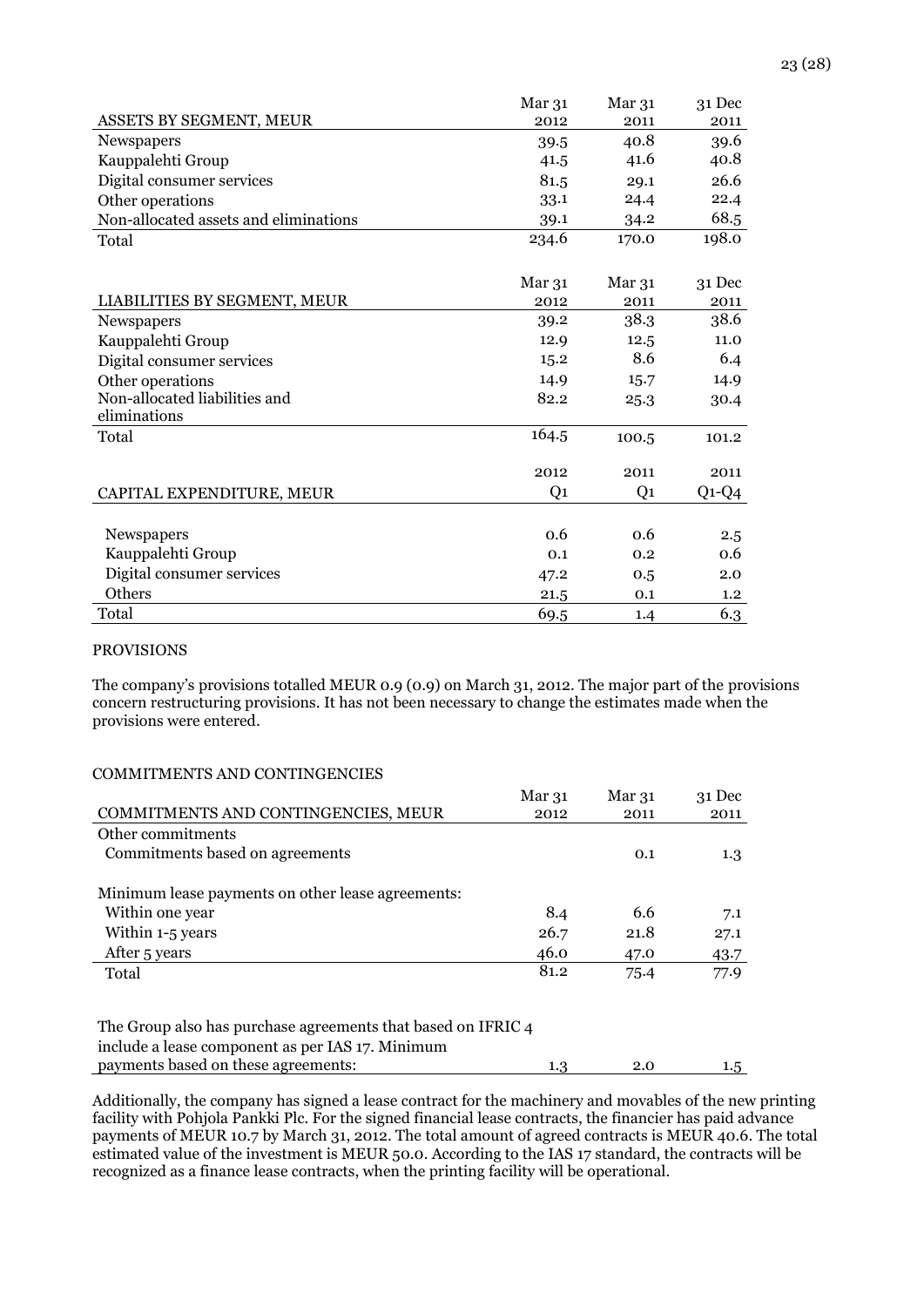|                                                                                     | Mar 31 | Mar 31 | 31 Dec |
|-------------------------------------------------------------------------------------|--------|--------|--------|
| DERIVATIVE CONTRACTS, MEUR                                                          | 2012   | 2011   | 2011   |
| Commodity derivate contracts, electricity                                           |        |        |        |
| derivatives                                                                         |        |        |        |
| Fair value *                                                                        | $-0.2$ | 1.1    | $-0.1$ |
| Nominal value                                                                       | 1.2    | 0.2    | 1.1    |
| * The fair-value represents the return that would have arisen if the derivative had |        |        |        |
| been cleared on the balance sheet date.                                             |        |        |        |

RELATED PARTY TRANSACTIONS

Alma Media Group's related parties are the major shareholders of the parent company, associated companies and companies owned by them. Related parties also include the company's senior management and their related parties (members of the Board of Directors, President and CEO and Managing Directors, and the Group Executive Team). The following table summarises the business operations undertaken between Alma Media and its related parties and the status of their receivables and liabilities:

|                                            | 2012 | 2011 | 2011  |
|--------------------------------------------|------|------|-------|
| RELATED PARTY TRANSACTIONS, MEUR           | O1.  | U1   | 01-04 |
| Sales of goods and services                | 0.4  | 0.1  | 0.3   |
| Purchases of goods and services            | 0.9  | 1.0  | 4.0   |
| Trade receivable, loan and other           |      |      |       |
| receivables at the end of reporting period | 0.1  | 0.0  | 0.0   |
| Trade payable at the reporting date        | 0.1  | 0.1  | 0.1   |

#### OPTION PROGRAMMES

Alma Media has option programmes 2006 and 2009. The programmes are incentive and commitment systems for the company's management.

The option programmes 2006A and 2006B have expired.

A total of 520,000 options have been issued under the 2006C programme. The share subscription period for 2006C is April 1, 2010–April 30, 2012. The management has 470,000 options in its possession. The share subscription price has been reduced annually by the dividend per share, and was EUR 7.26 in March 2012. No shares have been subscribed by March 31, 2012 under the programme 2006C.

If all subscription rights are exercised, the programme 2006 will dilute the holdings of the earlier shareholders by 0.62%.

Under option programme 2009 a total of 2,130,000 stock options may be granted during 2009-2011, and these may be exercised to subscribe to a maximum of 2,130,000 Alma Media shares. Of the total number of options, 710,000 were marked 2009A, 710,000 were marked 2009B and 710,000 were marked 2009C.

A total of 640,000 options have been issued under the 2009A programme. Share subscription period for 2009A is April 1, 2012–March 31, 2014. The management has 595,000 options 2009A in its possession. The share subscription price has been reduced annually by the dividend per share, and was EUR 3.71 in March 2011.

A total of 610,000 options have been issued under the 2009B programme. Share subscription period for 2009B is April 1, 2013–March 31, 2015. The management has 595,000 options in its possession. The share subscription price has been reduced annually by the dividend per share, and was EUR 6.23 in March 2012.

A total of 640,000 options have been issued under the 2009C programme. Share subscription period for 2009C is April 1, 2014–March 31, 2016. The management has 640,000 options in its possession. The share subscription price was EUR 7.55 in December 2011.

If all the subscription rights are exercised, the programmes 2006 and 2009 will dilute the holdings of the earlier shareholders by 3.33% maximum.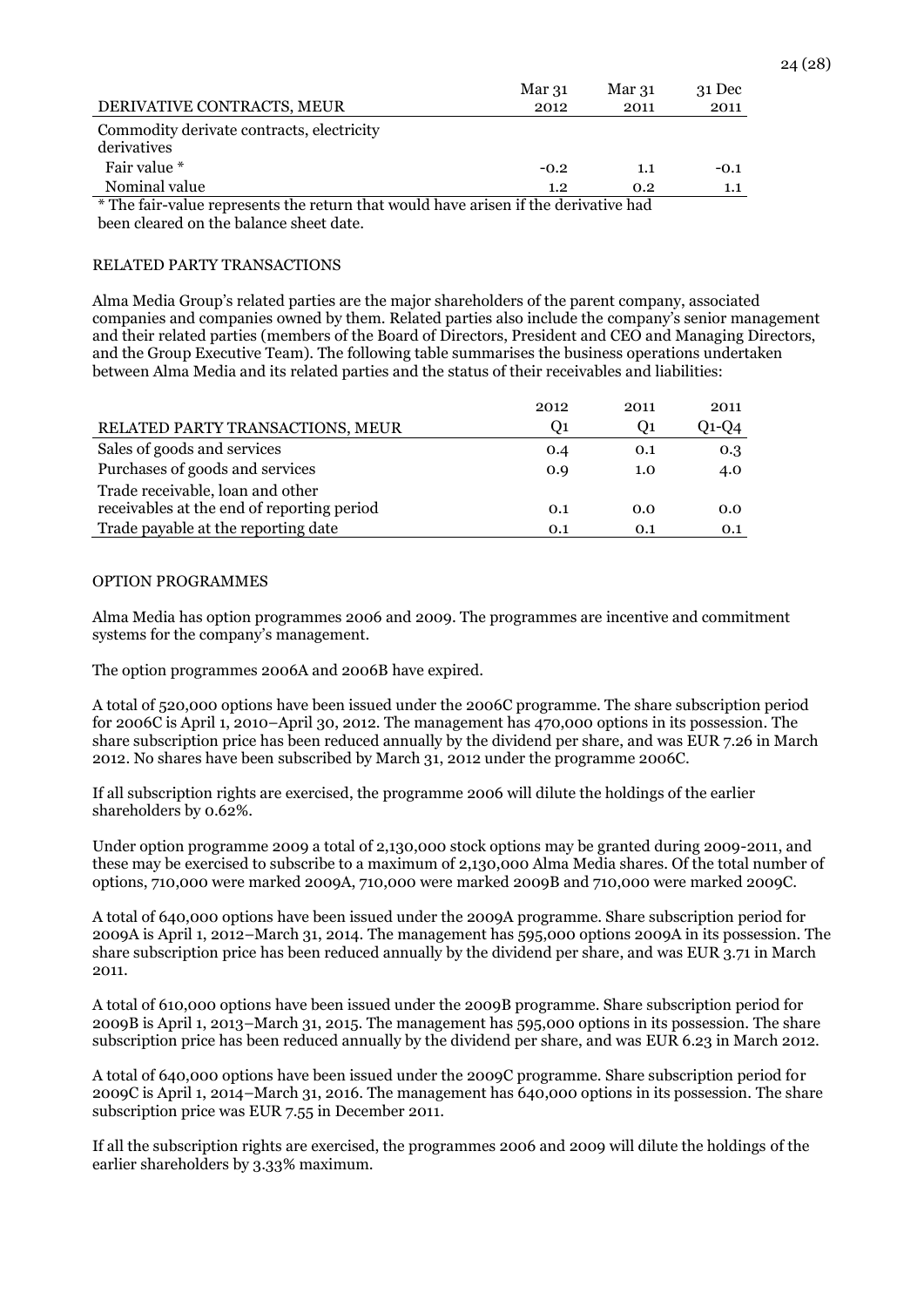| <b>QUARTERLY INFORMATION</b>                     |                |           |         |         |                |         |           |         |                |
|--------------------------------------------------|----------------|-----------|---------|---------|----------------|---------|-----------|---------|----------------|
|                                                  | 2012           | 2011      | 2011    | 2011    | 2011           |         | 2010 2010 | 2010    | 2010           |
|                                                  | Q <sub>1</sub> | $10 - 12$ | $7 - 9$ | $4 - 6$ | Q <sub>1</sub> | $10-$   | $7 - 9$   | $4 - 6$ | Q <sub>1</sub> |
| <b>MEUR</b>                                      |                |           |         |         |                | 12      |           |         |                |
| Revenue                                          |                |           |         |         |                |         |           |         |                |
| Newspapers                                       | 51.9           | 55.8      | 52.5    | 57.1    | 53.0           | 57.2    | 53.1      | 54.9    | 51.8           |
| Kauppalehti Group                                | 14.3           | 15.2      | 12.6    | 15.0    | 13.9           | 16.1    | 13.3      | 14.4    | 14.1           |
| Digital consumer services                        | 14.9           | 10.5      | 10.3    | 10.9    | 10.4           | 10.5    | 8.5       | 9.0     | 8.3            |
| Other operations                                 | 21.0           | 20.2      | 20.1    | 20.2    | 19.1           | 19.1    | 19.3      | 19.0    | 19.0           |
|                                                  |                |           |         |         |                |         |           |         |                |
| Eliminations                                     | $-21.1$        | $-20.4$   | $-20.3$ | $-20.4$ | $-19.3$        | $-19.9$ | 19.0      | 18.6    | $-18.9$        |
| <b>REVENUE</b>                                   | 81.1           | 81.3      | 75.1    | 82.7    | 77.1           | 83.0    | 75.2      | 78.7    | 74.3           |
| Total expenses excluding non-recurring<br>items  |                |           |         |         |                |         |           |         |                |
|                                                  |                |           |         |         |                |         |           |         |                |
| Newspapers                                       | 46.1           | 47.5      | 45.5    | 48.1    | 46.5           | 48.5    | 45.1      | 46.2    | 45.0           |
| Kauppalehti Group                                | 13.1           | 13.0      | 10.6    | 13.0    | 12.7           | 14.4    | 10.9      | 11.9    | 12.5           |
| Digital consumer services                        | 12.6           | 9.6       | 8.4     | 9.1     | 8.7            | 9.7     | 7.6       | 9.1     | 8.3            |
| Other operations                                 | 22.1           | 21.7      | 18.8    | 21.4    | 19.2           | 19.3    | 17.3      | 19.0    | 19.0           |
| TOTAL EXPENSES EXCLUDING NON-<br>RECURRING ITEMS | 72.8           |           |         |         | 67.8           |         | 61.9      |         | 66.1           |
| Operating profit excluding non-                  |                | 71.4      | 63.1    | 71.2    |                | 72.0    |           | 67.7    |                |
| recurring items                                  |                |           |         |         |                |         |           |         |                |
| Newspapers                                       | 5.9            | 8.3       | 7.0     | 9.0     | 6.5            | 8.8     | 8.1       | 8.7     | 6.8            |
| Kauppalehti Group                                | 1.3            | 2.2       | 2.0     | 2.0     | 1.2            | 1.7     | 2.4       | 2.5     | 1.5            |
| Digital consumer services                        | 2.4            | 0.9       | 1.9     | 1.8     | 1.7            | 0.6     | 0.9       | 0.1     | 0.1            |
| Other operations                                 | $-1.0$         |           | 1.3     | $-1.2$  | $-0.1$         | $-0.1$  | 2.0       | 0.0     | $-0.1$         |
| OPERATING PROFIT EXCLUDING                       |                | $-1.5$    |         |         |                |         |           |         |                |
| NON-RECURRING ITEMS                              | 8.5            | 10.1      | 12.0    | 11.5    | 9.3            | 11.0    | 13.4      | 11.3    | 8.3            |
|                                                  |                |           |         |         |                |         |           |         |                |
| % of revenue                                     |                |           |         |         |                |         |           |         |                |
| Newspapers                                       | 11.3           | 14.9      | 13.3    | 15.7    | 12.3           | 15.3    | 15.2      | 15.8    | 13.1           |
| Kauppalehti Group                                | 8.9            | 14.5      | 16.0    | 13.1    | 8.6            | 10.8    | 18.2      | 17.3    | 11.0           |
| Digital consumer services                        | 16.0           | 8.9       | 18.1    | 16.5    | 16.1           | 5.5     | 10.4      | 1.4     | 0.6            |
| Other operations                                 | $-4.8$         | $-7.6$    | 6.5     | $-5.8$  | $-0.3$         | $-0.7$  | 10.3      | $-0.1$  | $-0.3$         |
| % OF REVENUE                                     | 10.4           | 12.4      | 16.0    | 14.0    | 12.1           | 13.2    | 17.8      | 14.3    | 11.2           |
| Non-recurring items                              |                |           |         |         |                |         |           |         |                |
| Newspapers                                       | $-0.5$         | $-0.5$    | 0.0     | 0.0     | $-0.5$         | $-0.4$  | 0.1       | $0.0\,$ | $-0.1$         |
| Kauppalehti Group                                |                |           |         |         | 0.0            |         |           |         |                |
| Digital consumer services                        | 0.0            | 0.0       | 0.0     | 0.0     |                | 0.0     | 0.0       | 0.0     | 0.0            |
| Other operations                                 | $-1.6$         | 0.0       | 0.0     | 0.0     | 0.2            | 0.2     | 0.3       | $-0.5$  | $-0.1$         |
| NON-RECURRING ITEMS                              | $-0.3$         | 0.0       | 0.4     | $-0.5$  | 0.0            | 0.0     | $-0.2$    | $0.2\,$ | 0.1            |
|                                                  | $-2.5$         | $-0.5$    | 0.4     | $-0.5$  | $-0.3$         | $-0.3$  | 0.2       | $-0.4$  | $-0.1$         |
| Operating profit                                 |                |           |         |         |                |         |           |         |                |
| Newspapers                                       | 5.3            | 7.8       | 7.0     | 9.0     | 6.0            | 8.4     | 8.2       | 8.7     | 6.7            |
| Kauppalehti Group                                | 1.3            | 2.2       | 2.0     | 2.0     | 1.2            | 1.7     | 2.4       | 2.5     | 1.5            |
| Digital consumer services                        | 0.8            | 0.9       | 1.9     | 1.8     | 1.8            | 0.7     | 1.2       | $-0.4$  | $-0.1$         |
| Other operations                                 | $-1.3$         | $-1.5$    | 1.7     | $-1.7$  | $-0.1$         | $-0.1$  | 1.8       | 0.1     | 0.1            |
| OPERATING PROFIT                                 | 6.0            | 9.6       | 12.4    | 11.0    | 9.0            | 10.7    | 13.6      | 10.8    | 8.2            |
|                                                  |                |           |         |         |                |         |           |         |                |
| Finance income                                   | 0.0            | $-0.2$    | 1.2     | 0.9     | 0.6            | 1.4     | 0.1       | 0.2     | 0.2            |
| Finance expenses                                 | 1.7            | $-0.6$    | $-0.3$  | $-0.2$  | $-0.2$         | $-0.2$  | $-0.2$    | $-0.2$  | $-0.2$         |
| Share of profit of associated companies          | $-0.5$         | $-0.6$    | 2.3     | 0.4     | 0.4            | 0.4     | $-0.1$    | 0.1     | 0.3            |
| PROFIT BEFORE TAX                                | 3.8            | 5.3       | 15.6    | 11.8    | 9.3            | 12.1    | 13.4      | 11.0    | 8.6            |
| Income tax                                       | $-1.1$         | $-2.4$    | $-3.4$  | $-3.0$  | $-2.4$         | $-2.9$  | $-3.5$    | $-3.1$  | $-2.4$         |
| PROFIT FOR THE PERIOD                            | 2.7            | $2.8\,$   | 12.2    | 8.8     | 6.9            | 9.2     | 9.8       | 7.8     | 6.3            |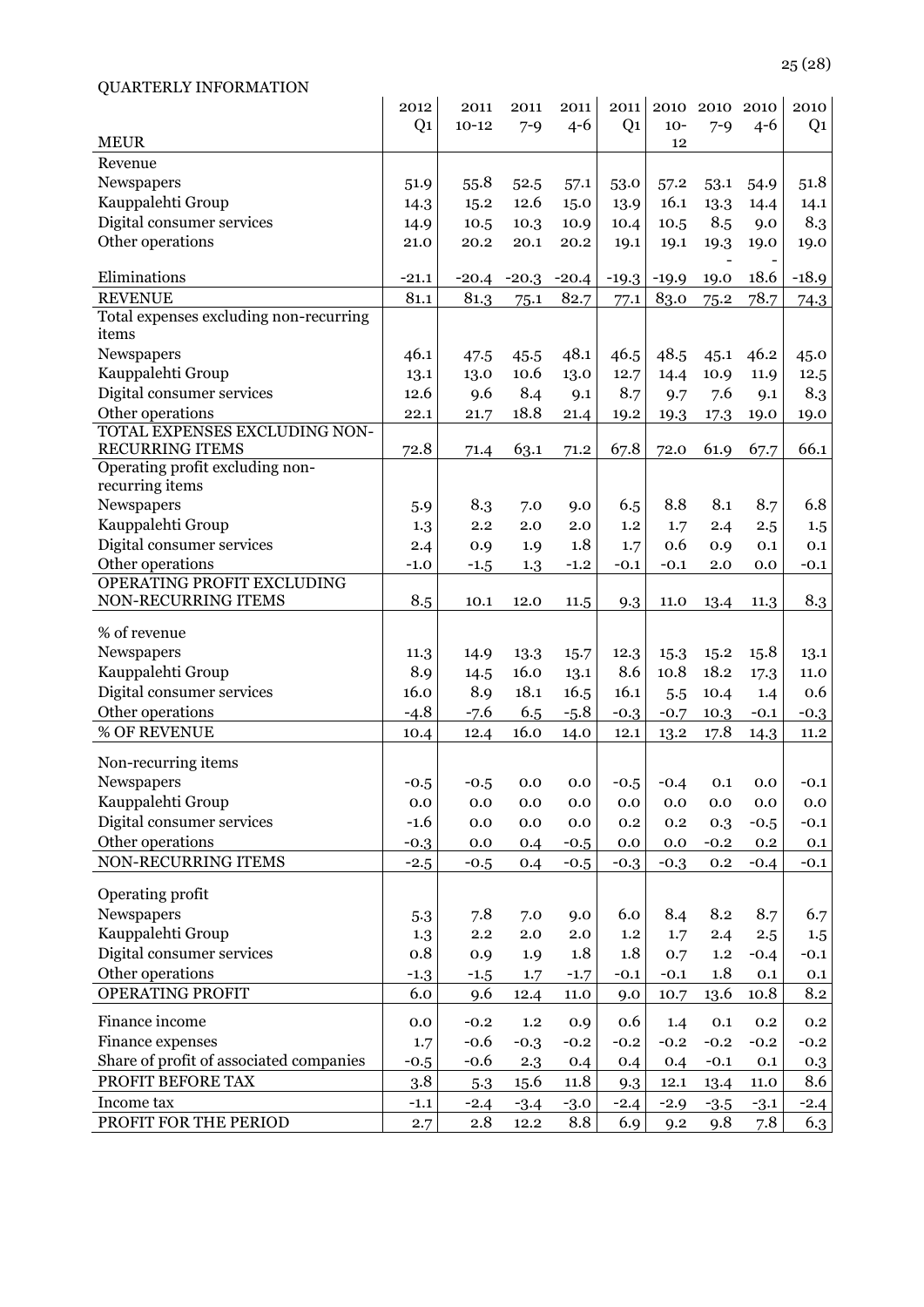#### MAIN ACCOUNTING PRINCIPLES (IFRS)

This interim report has been prepared according to IFRS standards (IAS 34). The interim report applies the same accounting principles and calculation methods as the annual accounts dated December 31, 2011. The interim report does not, however, contain all the information or notes to the accounts included in the annual financial statements. This report should therefore be read in conjunction with the company's financial statements for 2011. The accounting principles of the financial years 2011 and 2010 are comparable. The company has no discontinued operations to report in the 2011–2012 financial periods.

The key indicators are calculated using the same formulae as applied in the previous annual financial statements. The quarterly percentages of Return on Investment (ROI) and Return on Equity (ROE) have been annualised using the formula ((1+quarterly return)4)-1). The figures in this financial statement release are independently rounded.

The Group has applied the following standards and interpretations as of January 1, 2012:

Change in IFRS7: Financial Instruments: Disclosures Change in IAS 12: Income Taxes

The impact of the new standards presented above on the Group has been marginal.

#### **SEASONALITY**

The Group recognises its circulation revenues as paid. Therefore, circulation revenues accrue in the income statement fairly evenly during the four quarters of the year. The bulk of circulation invoicing takes place at the beginning of the year and therefore the cash flow from operating activities is strongest in the first and second quarters. This also affects the company's balance sheet position in different quarters.

#### GENERAL STATEMENT

This report contains certain statements that are estimates based on the management's best knowledge at the time they were made. For this reason they contain a certain amount of risk and uncertainty. The estimates may change in the event of significant changes in the general economic conditions.

#### NEXT INTERIM REPORT

Alma Media will publish its interim report for January-June, 2012 on Friday, July 20, 2012, approximately at 9 a.m (EEST).

ALMA MEDIA CORPORATION Board of Directors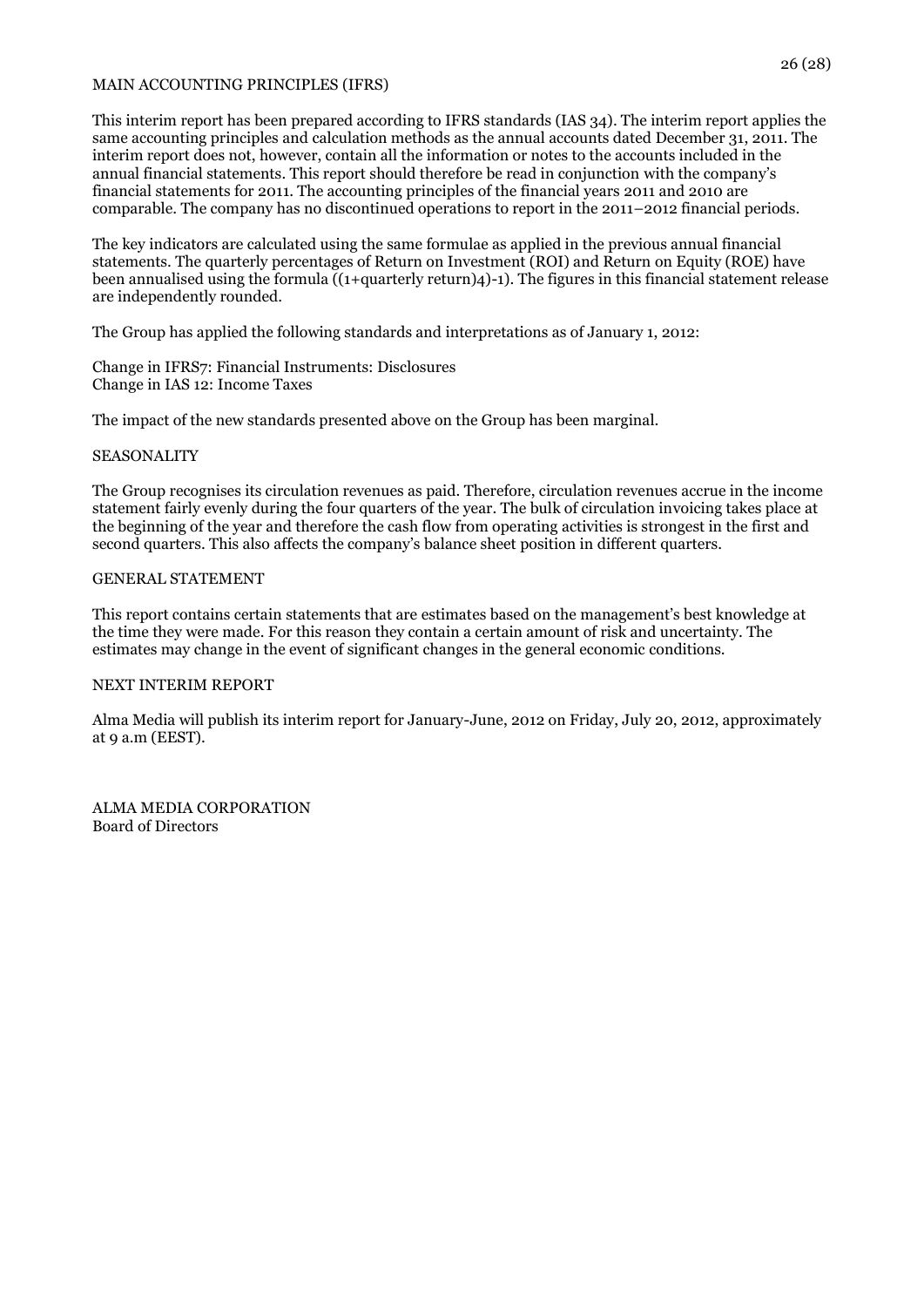#### REVENUE AND OPERATING PROFIT BY SEGMENT IN THE NEW SEGMENT STRUCTURE

2011

| REVENUE BY SEGMENT,              | <b>New</b> | Former    |              |
|----------------------------------|------------|-----------|--------------|
| <b>MEUR</b>                      | structure  | structure | Change       |
| Newspapers                       |            |           |              |
| External                         | 214.1      | 217.3     | $-3.2$       |
| Inter-segments                   | 4.3        | 4.2       | 0.1          |
| Newspapers total                 | 218.3      | 221.5     | $-3.1$       |
| Kauppalehti Group                |            |           |              |
| External                         | 55.9       | 55.9      | $\mathbf{O}$ |
| Inter-segments                   | 0.8        | 0.8       | $\mathbf{O}$ |
| Kauppalehti Group total          | 56.7       | 56.7      | $\mathbf{O}$ |
| <b>Digital Consumer Services</b> |            |           |              |
| External                         | 40.7       | 37.5      | 3.2          |
| Inter-segments                   | 1.4        | $-0.5$    | 1.9          |
| Digital Consumer Services total  | 42.1       | 37        | 5.2          |
| <b>Other Operations</b>          |            |           |              |
| External                         | 5.6        | 5.6       | $-0.1$       |
| Inter-segments                   | 73.9       | 75.9      | $-2$         |
| Other Operations total           | 79.5       | 81.5      | $-2$         |
| Elimination                      | $-80.4$    | $-80.4$   | 0            |
| Total                            | 316.2      | 316.2     | $\mathbf{O}$ |

| OPERATING PROFIT/LOSS BY<br>SEGMENT*, MEUR | <b>New</b><br>structure | Former<br>structure | Change   |
|--------------------------------------------|-------------------------|---------------------|----------|
| <b>Newspapers</b>                          | 29.7                    | 30.2                | $-0.4$   |
| Kauppalehti Group                          | 7.4                     | 7.4                 | $\Omega$ |
| <b>Digital Consumer Services</b>           | 6.4                     | 5.8                 | 0.6      |
| Other operations                           | $-1.6$                  | $-1.4$              | $-0.2$   |
| Total                                      | 42                      | 42                  |          |

\*) incl. non-recurring items